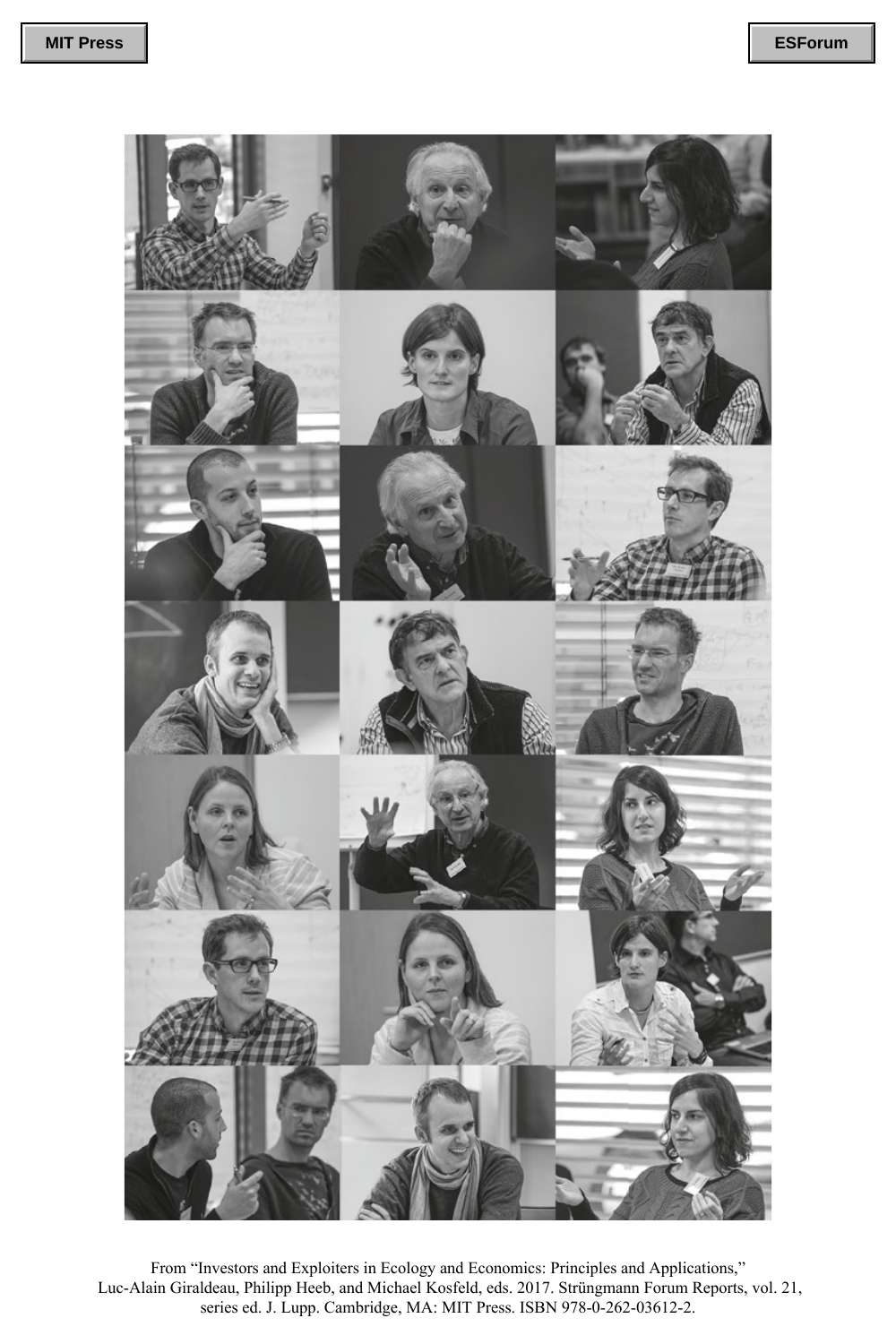# The Ecological and Economic Conditions of Exploitation Strategies

Maxwell N. Burton-Chellew, Alex Kacelnik, Michal Arbilly, Miguel dos Santos, Kimberley J. Mathot, John M. McNamara, Friederike Mengel, Joël van der Weele, and Björn Vollan

# **Abstract**

In many situations across biology and economics, there is often one individual, or "agent," that invests effort into a beneficial task and also one individual that, in contrast, foregoes the effort of investing, and instead simply exploits the efforts of another. What makes an individual choose to invest in production versus exploiting the efforts of another? If everyone invests, then exploitative strategies become very profitable; however if everyone is exploitative, there will be no investments to exploit. How does natural selection resolve this dilemma? What can economic institutions do to encourage investment? Can biologists and economists learn from the approach of each other's discipline? This chapter outlines the commonalities and differences in approach of the two disciplines to the general problem of investment versus exploitation. It develops a model to encapsulate the general features of many scenarios ("games") involving potential exploitation and explores the benefits of a unified approach, outlining current limitations and important areas for future investigation.

# **Introduction**

Picture one of your distant ancestors, eking out a living during the Paleolithic era, spending many hours carefully and patiently crafting some flint stone into

**Group photos (top left to bottom right)** Max Burton-Chellew, Alex Kacelnik, Michal Arbilly, Joël van der Weele, Friederike Mengel, John McNamara, Miguel dos Santos, Alex Kacelnik, Max Burton-Chellew, Björn Vollan, John McNamara, Joël van der Weele, Kim Mathot, Alex Kacelnik, Michal Arbilly, Max Burton-Chellew, Kim Mathot, Friederike Mengel, Miguel dos Santos and Joël van der Weele, Björn Vollan, Michal Arbilly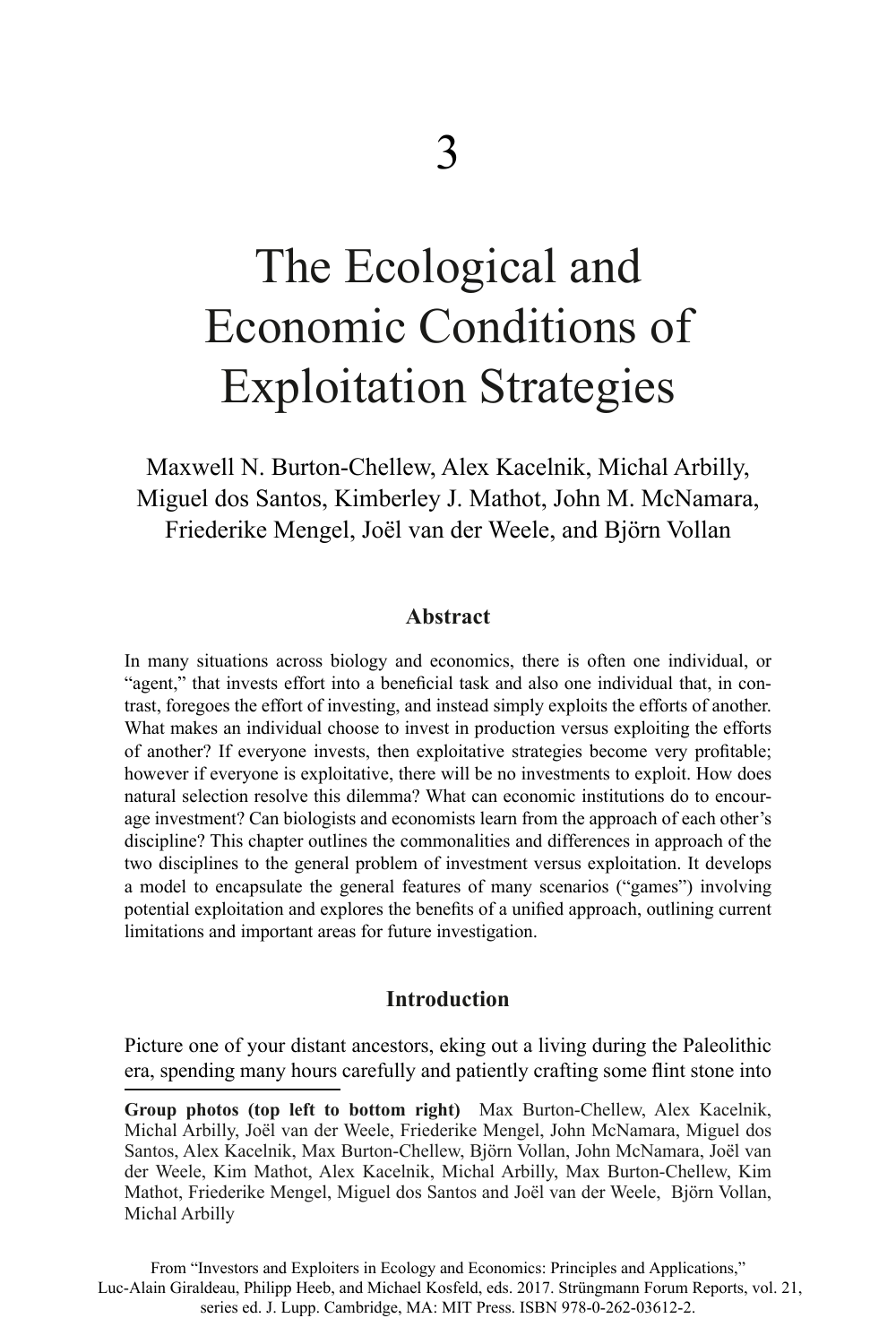a usable hand ax that he (or she) can use later to chop firewood, butcher meat, and dig out nourishing tubers. After several hours work, his axe is now ready, but just as he stands back to admire his handiwork, another man rushes by and takes the hand ax for himself. Your ancestor has spent valuable time and effort, using skills that took years to acquire, in crafting a usable tool, which is now only going to benefit another man—a man who may have spent the entire day resting or wooing potential partners, before exploiting the efforts of your industrious ancestor. In the evolutionary struggle for survival, it would appear that your ancestor is at a distinct disadvantage.

Alternatively, you may prefer to consider a New Caledonian crow, *Corvus moneduloides*, spending considerable time stripping and bending a twig into a tool fine enough to extract a nourishing but stubborn beetle grub hiding within the apparent safety of tree bark. After several minutes investigating the specific problem and the length of the local twigs, the crow then selects the most appropriate twig and shapes it accordingly. The twig is now ready to be used, to provide a beneficial return on the crow's investment of time and energy, but just as it digs out the recalcitrant grub another crow appears—a crow that had perhaps been resting or mating nearby—and helps itself to the tasty snack. Again, the more industrious individual appears to be at a disadvantage.

In both of these examples there is one individual that invests effort into a task with the aim of reaping a later benefit, and one individual that, in contrast, foregoes the effort of investing and instead simply exploits the efforts of another. Here there is a puzzle, for it would seem that the one that competes for instruments without toiling to make them is at an advantage to the one that produces them, for parasitizing upon the efforts of the producer saves time and energy. Surely, therefore, life's winners will adopt this parasitic strategy. However, if everyone is parasitic, there will be neither tools nor food to steal. So maybe everyone should choose to produce. Likewise in this case, if everyone is productive, a potential exploiter will have lots of potential victims and so being an exploiter will be more tempting. Our aims here are to explore the similarities between the biological and economic approaches to studying the above problem concerning investment versus exploitation and, more importantly, to investigate whether the empirical findings and theoretical concepts from one field can inform the other.

## **Investment versus Exploitation**

The above examples show that individuals often face a decision between producing and taking, between relying on themselves to find and produce resources or relying on others to do so, between investing in production versus exploiting the investments of others. An adult individual can generally either invest in being self-sufficient, producing their own necessary resources, or they can adopt "parasitic" or "predatory" strategies that take advantage of, and thus "exploit," the efforts of others. Although the best terms to describe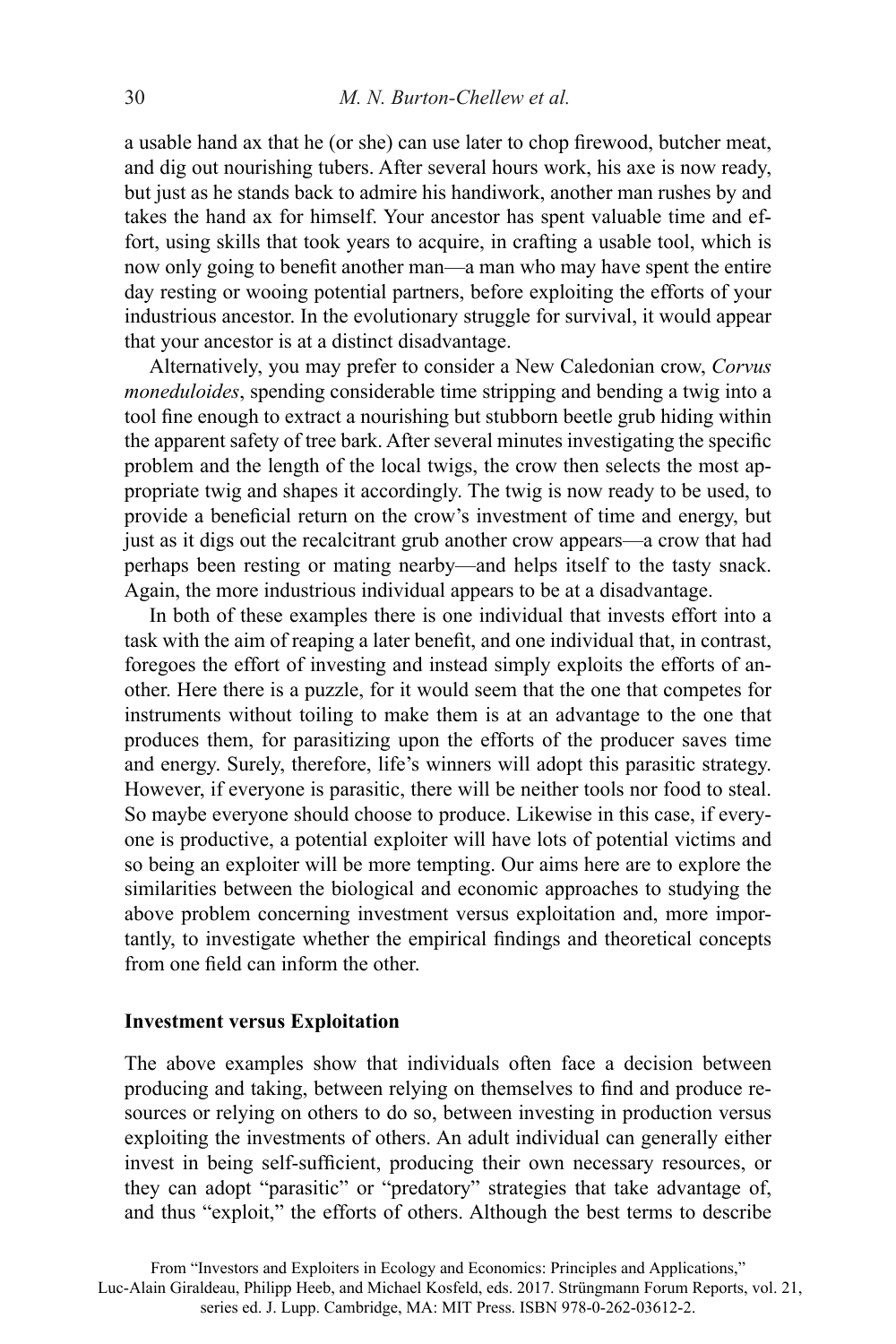these alternatives are debatable, and although many individuals can and will also cooperate to find, produce, or trade resources, it is hard to argue that the decision to invest or exploit is not a recurring feature of life that shapes much of the biological world. For instance, many species predate on others, and it is possible that every multicellular species is at times exploited by multiple parasites, with the number of parasite species estimated to outnumber nonparasite species, perhaps by even 4 to 1. The presence of exploitative parasites has likely been a major driver of evolutionary change in host species (Price 1980; Moore 2002; Agosta et al. 2010).

Biologically, all organisms can be considered as either autotrophic or heterotrophic. Autotrophs, such as some plants and some microbes, obtain all the energy they need from their abiotic environment, deriving their energy from sunlight or inorganic chemicals. Heterotrophs, in contrast, rely upon the investments of autotrophs. Imagine, for example, a zebra that is grazing on the savannah: This zebra is a heterotroph that is exploiting the production of autotrophic grasses in a way that benefits the zebra but harms the grasses it consumes. Now imagine that this grazing zebra is suddenly attacked and eaten by a lion. This lion is likewise clearly exploiting the investments of the zebra, in a way that benefits itself, but harms the zebra.

The lion that eats the zebra that eats the grass is far from the end of the chain, for as explained above, both the lion and the zebra will likely be playing host to several small harmful parasitic species, which could be considered to be exploiting their host. Of course, such predation and parasitism are not the only available interactions. For example, the lion and the zebra will also be playing host to several microbiotic species that provide benefits as part of a cooperative mutualism. In fact, any and all actions that organisms perform (e.g., pigs depositing nitrogen-rich dung or earthworms moving nutrients through soil) may well provide a mix of unintended positive and negative effects to other species. However, the point remains that once there are investors, of any sort, opportunities for exploitative strategies follow. This exploitation is not restricted to predation and parasitism of the flesh. For example, lions will exploit the searching efforts of vultures by following them and monopolizing any carrion they find (Schaller 1972), and when the cuckoo lays its egg in the nest of another species, it does so to exploit the parental investment of another species, tricking them into caring for their own young, a trick referred to as "brood parasitism" (Davies et al. 2012).

When one species evolves to harm or exploit the investments of another, an evolutionary "arms race" typically occurs, where neither species gains a large relative advantage despite increasing adaptations for winning the conflict (Davies et al. 2012). This is because as one species evolves better defenses against exploitation, the other species evolves better countermeasures in response. For example, prey species will often evolve to run faster, and species that suffer from brood parasitism tend to evolve distinctive egg patterning which helps them identify and reject distinctive cuckoo eggs. However, as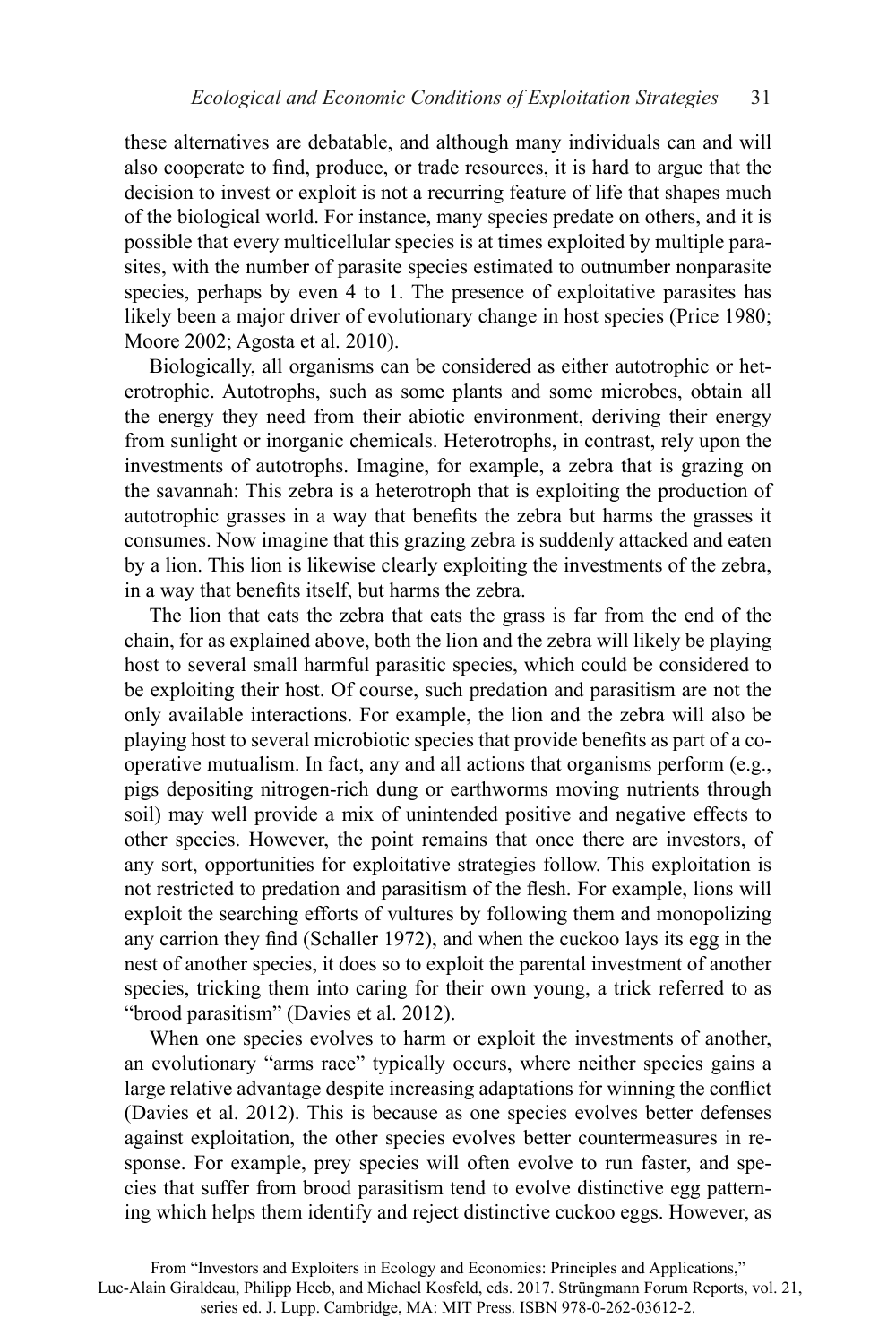prey become faster and harder to catch, the selection pressure upon predators to become faster increases, and vice versa, creating the phenomenal speed of the cheetah. Both sides are running, but neither is getting ahead by much, in evolutionary terms. Likewise, as the victims of cuckoos make their eggs more distinctive, the selection pressure increases upon cuckoos to effectively mimic the egg patterning of their hosts (Dawkins and Krebs 1979; Davies et al. 2012). Again, both sides are adapting to each other, making life difficult for each other, but neither is ever winning by much.

Most of the above examples describe interspecific interactions, that is, interactions between species. However, the decision to invest or to exploit the efforts of others is central to many intraspecific interactions too, where members of the same species compete for the same resources, as in our opening human and crow examples. Arguably the most informative intraspecific example for biologists is in the foraging behaviors of gregarious bird species that move in flocks. As we explain more fully below, many birds face the choice to search for their own food (investment) or to save on energy and perhaps time by watching and exploiting the searching efforts of others before rushing in at the last moment to compete for a share of the bounty. Biologists have often termed these behaviors as "producing" and " scrounging," respectively, and considered these behaviors as separate strategies or tactics that individuals can employ while playing the "producer-scrounger game" (Barnard and Sibly 1981; Barnard 1984; Giraldeau and Caraco 2000; Giraldeau and Dubois 2008). In this case, to scrounge does not usually mean to beg or rely on the goodwill of producers but rather to compete for the food that has been discovered by another; hence we consider it to be behavior that exploits the investments of others. The producer–scrounger (PS) game has been used to conceptualize the range of foraging behaviors within many species of birds and mammals, including several primate species such as mangabeys, baboons, gorillas, and chimpanzees (see references within Arbilly et al. 2014). In general, we refer below to the behaviors in the PS game as an interaction between "investors" and "exploiters."

What is interesting in these intraspecific interactions is that rather than having two sides that evolve countermeasures to each other, we have similar individuals that can behave as either an investor ("producer") or an exploiter ("scrounger"). This means that the ratio of investors to exploiters and/or the decision rules employed to choose between acting as an investor or exploiter may change over time. These changes in behavior can theoretically occur either within individuals over time, through processes such as learning or plasticity, or within populations through genetic evolution. Biologists have therefore studied how various ecological and behavioral factors, such as the distribution of food or group size, affect the ratio of producers to exploiters in both wild and laboratory populations, and what information individuals (primarily birds) use to adjust their choice of strategy (Vickery et al. 1991; Giraldeau and Caraco 2000; Giraldeau and Dubois 2008).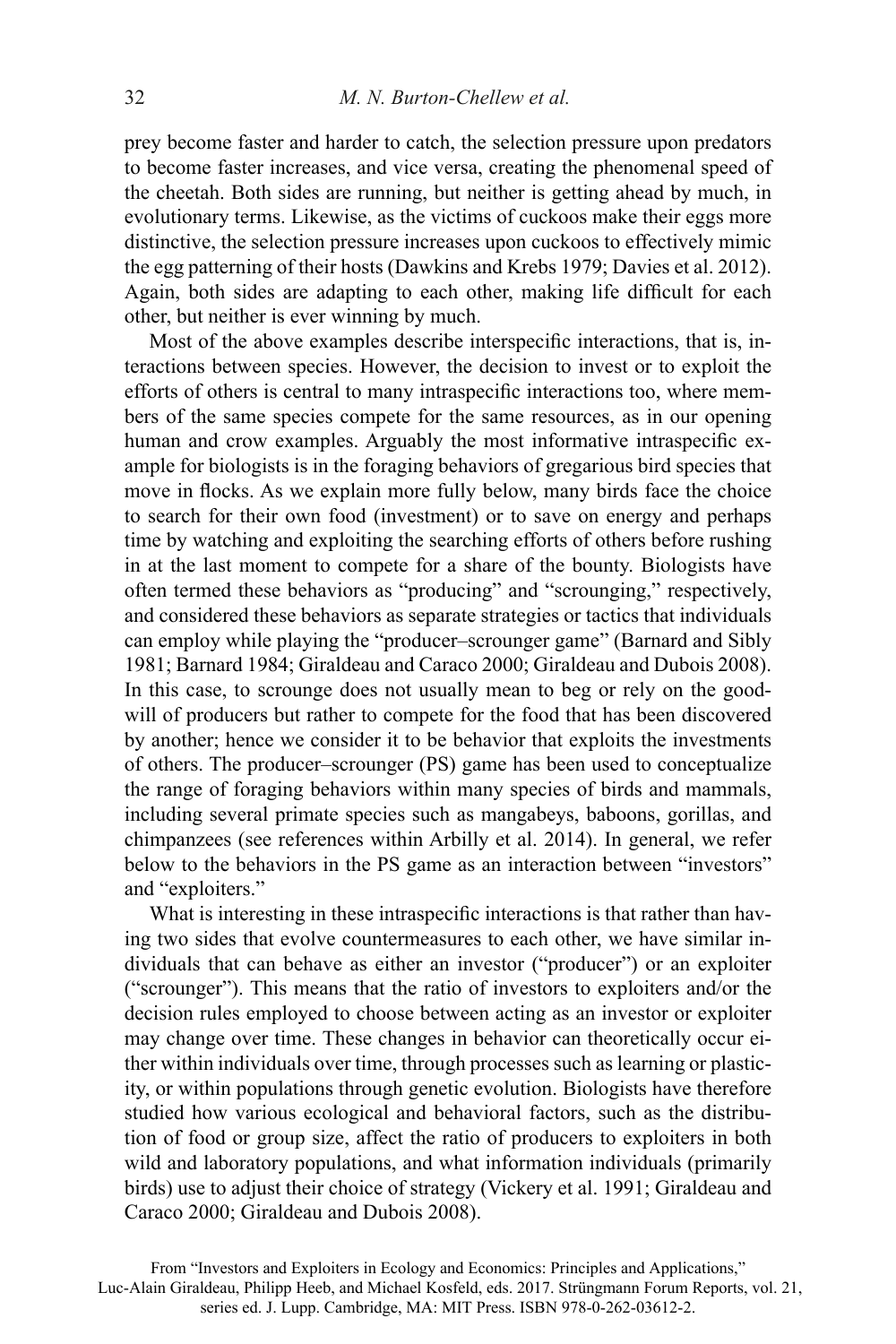Of course we would not be human if we did not consider our own species when observing such behavior in the natural world, and to wonder how people respond to the decision to invest or to exploit. The problem of investment versus exploitation has also been studied extensively in the various social sciences, such as economics. Not only does the tension between investing and exploiting affect individuals, it can also be seen as a decision facing rival companies and even rival countries. For example, should a firm invest time and money on developing new products, such as a technologically advanced mobile phone, or perhaps a new pharmaceutical product, when it could simply wait for others to do the innovating and then copy them? Should governments order their ships to refrain from overfishing, to allow the replenishment of nearby stocks, at the risk of seeing the fish harvested by ships from another country? When comparing these scenarios to biological examples, one sees a key difference: such decisions play out on a different stage to the ecological stage of biology, and thus are affected by the decisions and institutions of governments and other interested parties. It may be that many of our laws and modern sociopolitical institutions have been shaped by a recognition of the fears of would-be investors (e.g., a permanent, paid police force to protect our bodies, families, and homes, or patent offices to protect our intellectual "property").

In this chapter, we present a general overview of how the problem of investment versus exploitation is conceived, analyzed, and empirically tested, by both biologists and economists. We also consider how the problem can be advanced and what we still need to know. The following discussion investigates if and how the concept of investment and exploitation can be applied to real-world problems. But first, we need to clarify what kind of exploitation we are focusing on here.

If interested in discussing exploitation, one could be concerned with instances where one party exploits another in the sense that they take advantage of another's misfortune, desperate situation, or current weakness. For example, a payday loan company that lends moderately small amounts of money in exchange for very high fees could be considered to exploit desperate people that arguably have no choice. The morality of such behavior is far from clear, as reflected by the mix of laws that try simultaneously to allow but limit the severity of such practice. However, here we are not analyzing the morality of usury, or even investment and exploitation. Instead, we are interested in what affects the "choice" to be an investor or an exploiter, and our analytical approach requires us to be able to clarify different situations.

There are at least two key distinctions that allow us to clarify the difference between the payday loan example and those examples that interest us. First, the customer, legally speaking at least, always has the choice to accept the deal on offer or to walk away. Such interactions are thus perhaps best viewed as a form of negotiation during bargaining, with successful agreements only applying to outcomes that are perceived as beneficial by both parties. However, the reality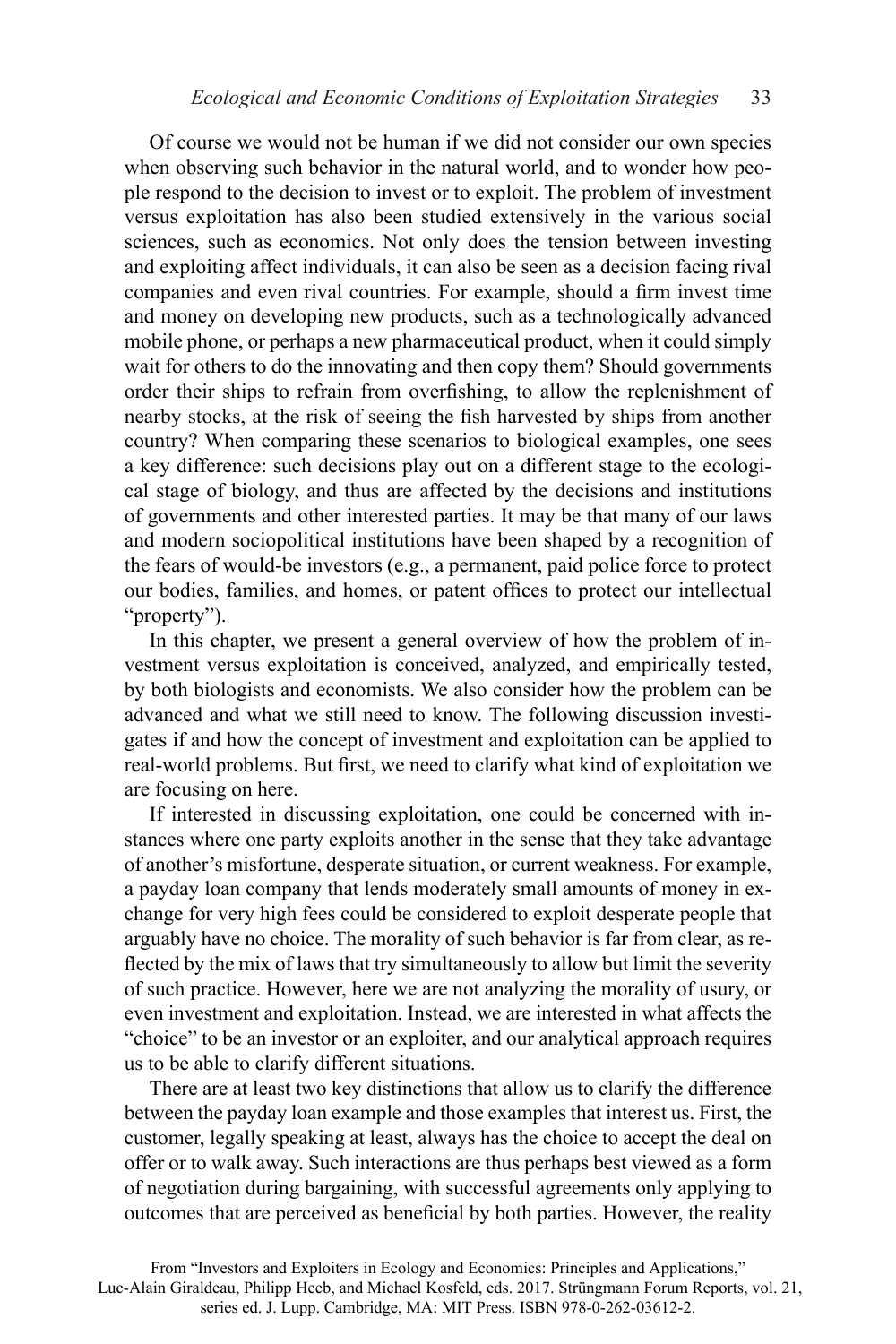that the customer will often be desperate for money to pay for primary needs (e.g., food, energy, heating) can make this black and white distinction a blurry gray. Second, the customer does not have the option to exploit the payday loan company. In this way, the asymmetry between the two agents means the situation more resembles an interspecies interaction than an intraspecies one (a zebra cannot become a lion). The effect of asymmetries between individual agents is a topic we explore below when considering how differences in factors, such as foraging ability and dominance, affect an individual's decision to invest or to exploit, but we restrict ourselves to examples where all individuals can, theoretically at least, choose between being an investor or exploiter in the relevant scenario.

## **The Biology of Individuals versus Groups**

If a group of individuals all choose to exploit, there will be no production from which to draw an advantage, and such a group may be outcompeted by a group with more investors. It is therefore tempting to conclude that exploitation will not be favored. Such an explanation is, however, unsatisfactory because selection or competition does not only occur among groups but also within them. Therefore, within-group dynamics, where exploitation may provide a relative advantage, must also be considered (Williams 1966).

Darwin realized that natural selection favors the heritable components of physiology and behavior (the phenotype) that increase an individual's survival and reproduction. This process creates an appearance of design in organisms as they become increasingly well fitted (adapted) to their environment. This process of adaptation is why, within evolutionary biology, many organisms can be reasonably modeled as agents approximately maximizing their own survival and reproduction (Grafen 2006; Gardner et al. 2011). However, the heritable basis of an individual's phenotype is encoded by genes, and thus a complete understanding of evolution requires an appreciation of genetic success and survival.

Adopting a gene-centered approach to adaptation has allowed biologists to show that a gene is selected depending on both how the phenotype it encodes affects the bearer's reproductive success and how it affects the reproductive success of the bearer's relatives (Hamilton 1964). This is because a gene can increase its frequency within the population through two ways: a direct route whereby it produces a phenotype that helps its bearer to have more or better offspring and an indirect route whereby the phenotype helps other individuals (if they also contain identical copies of the gene) to produce more or better offspring. The simplest and most effective way to achieve this indirect route is by helping close relatives. However, often an adaptation that increases the success of one of these routes will come at the cost of reducing the success of the other. In these cases, selection will favor the optimal trade-off between the two, depending on the cost and benefits of helping,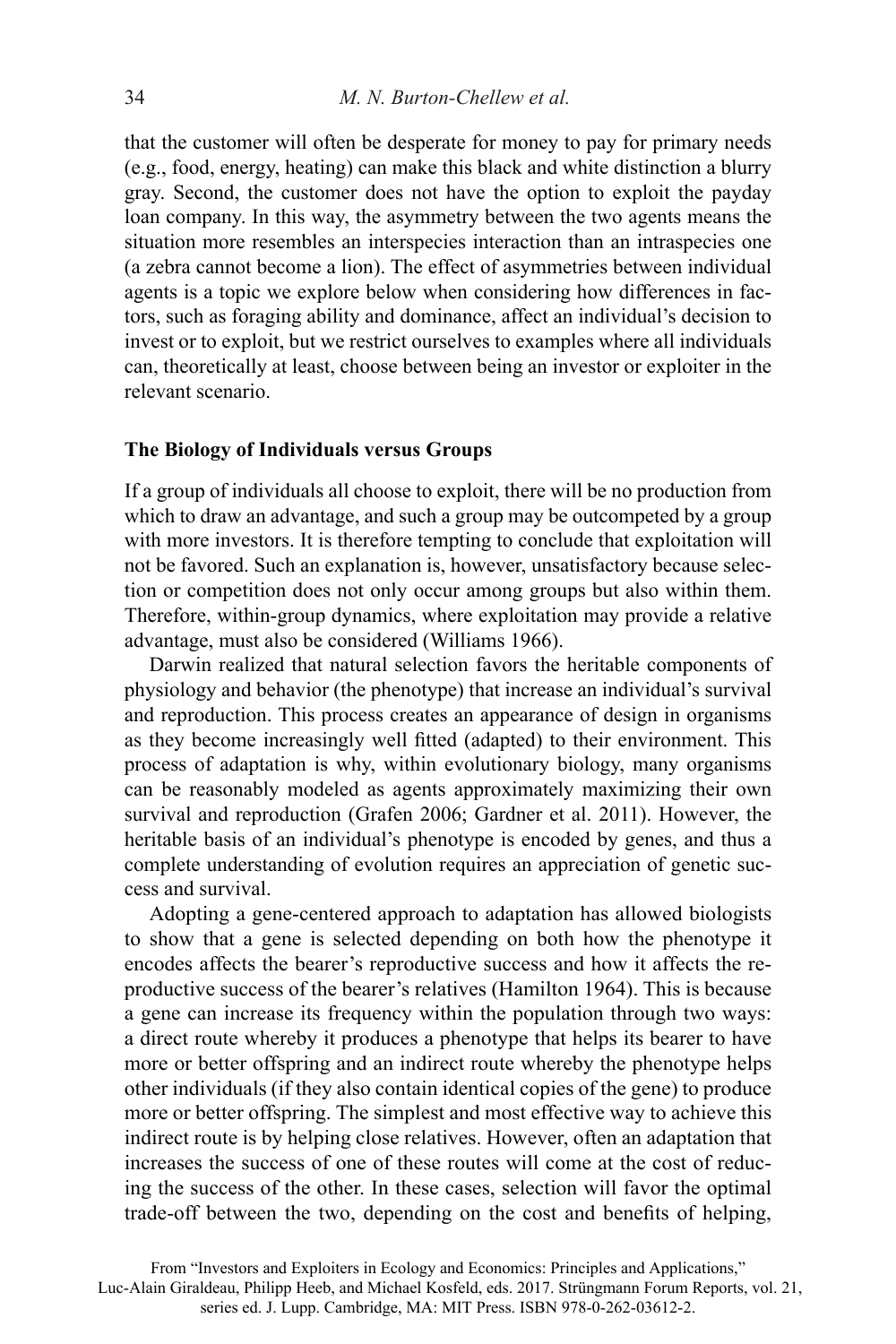and the relatedness between the actor and the recipient of the behavioral act. This is because relatedness describes, for any gene that encodes behaviors with social consequences, its above-chance probability of affecting a copy of itself (the indirect route).

The evolutionary fitness of an individual's behavior can therefore be described or measured as the sum of their direct and indirect reproduction, referred to as "inclusive fitness." In the context of social interactions, this concept has allowed biologists to retain a legitimate sense of agency by adopting the perspective of individual actors trying to maximize their inclusive fitness (Hamilton 1964; West and Gardner 2013). Inclusive fitness theory has been very successful in identifying situations where individuals will be selected to reduce or increase their exploitation of others, depending upon their relatedness to them (Gardner et al. 2011). Evolutionary biologists have also demonstrated that models which focus on group-level benefits to explain cooperative behaviors still only get cooperation to evolve when the genetic costs and benefits of the behavior to the individual provide an inclusive fitness advantage (Lehmann et al. 2007; Marshall 2011). This means that natural selection will only favor individual behaviors that serve to benefit their group if they also serve to benefit either the individual or the individual's relatives (Gardner et al. 2011). There have, however, been some notable disagreements with this view (Nowak et al. 2010; Allen and Nowak 2015), especially with regard to human evolution (Henrich 2004).

Modeling contemporary human behavior is not so straightforward, largely because of two factors. First, because our environment has undergone rapid change, we may no longer be as well adapted to our environment as we once were. For example, there is an evolutionary lag between our cravings for energy-rich fats and sugars and the modern glut of such foods in certain countries. Sugary and fatty foods were highly beneficial, but rare, in our ancestral environment, so the costly consequences of such cravings were minimal, unlike today where they cause obesity and heart disease. It is likely that the change in our available diet is not the only domain where we are lagging behind. Other potential areas are the sexual domain and our relationship with pornography and reproductive technologies, such as contraception and abortion. Likewise, it is highly unlikely that we are well adapted to handle money and the complexity and longevity of modern financial products, such as pensions.

Second, the human capacities for problem solving, learning, forward planning, and communication indicate that we are, in principle at least, capable of organizing collective behaviors that benefi t society. There is debate about how we should model the evolution of group-beneficial behaviors in humans, and whether the fundamental predictions of evolutionary theory still apply (Henrich 2004). If our social traits are transmitted through cultural routes, such as imitating others, more than through genetic routes, then cultural evolutionary models will be needed to explain and predict the distribution of social behaviors (Henrich 2004; Richerson and Boyd 2005). Contrary to the predictions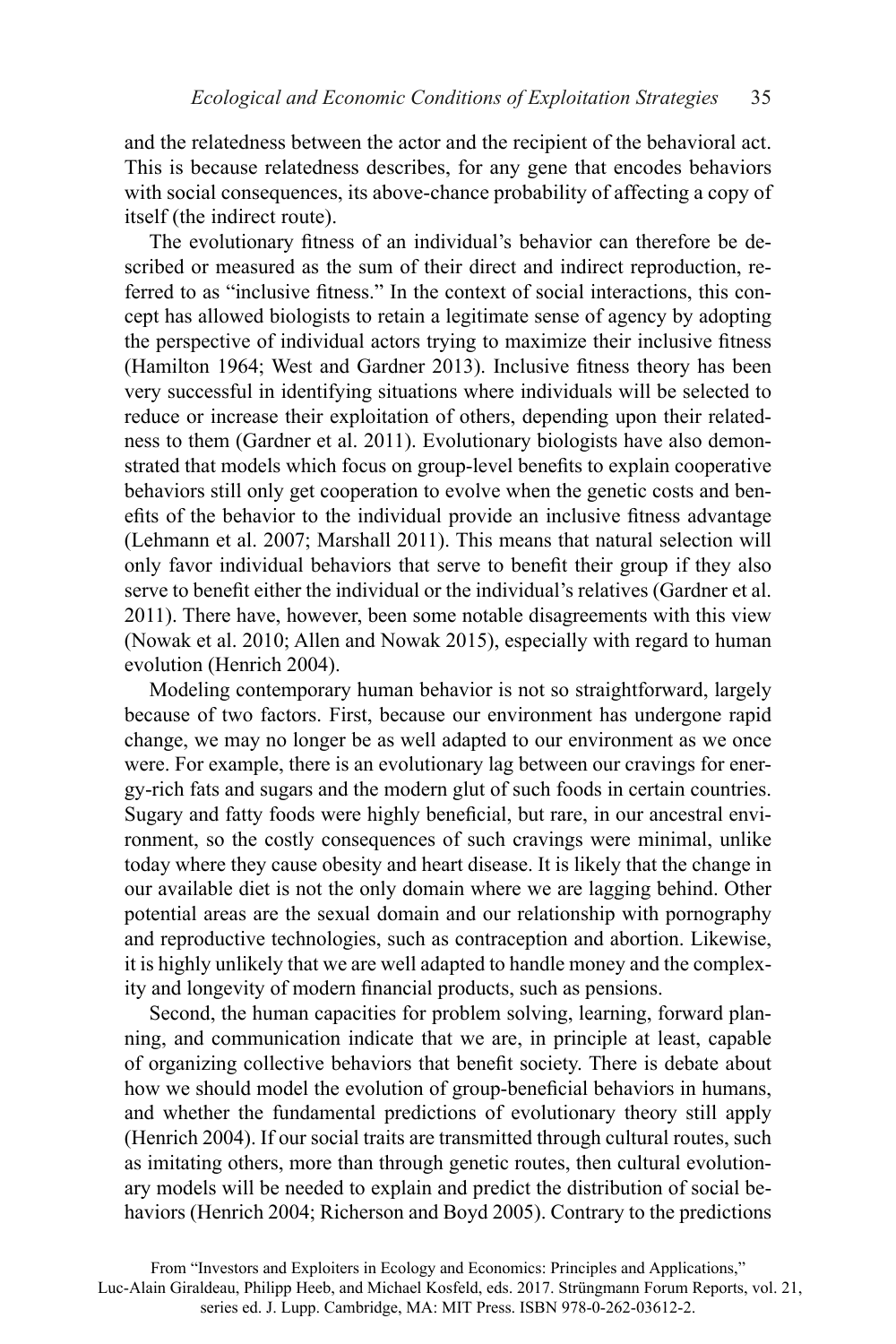of genetic models, the outcomes of cultural models are less certain and depend largely on the precise nature of any genetically based biases we exhibit in learning and copying (Aoki et al. 2011; Mesoudi 2011; El Mouden et al. 2014; Acerbi and Mesoudi 2015).

# **The Economics of Individuals versus Groups**

The situations we discuss in this chapter often involve individuals making a choice between what is best for them and what is best for the group. For example, if more people invested in giving blood or contributing to Wikipedia, then society would be better off, but this means that individuals would have to give up some of their time. If more parents had their children vaccinated, then the overall immunity of the society would increase, but parents may feel that vaccinations expose their children to undue risks. If individuals falsely report their earnings, they will pay less tax, but then society has less revenue to use for communal services. If fishermen catch fewer fish, they earn less money, but the shared stocks have a greater chance of replenishing themselves. In all these cases, the interests of the individuals making the decisions diverge from the interests of the larger group, or society, in general.

How then should such decisions be modeled? Traditional economic models of decision making have often assumed that people know what they want and make their choices accordingly. More specifically, traditional models assume that people consider the consequences of their choices, rank the possible outcomes by how desirable they are, and then choose an action that leads to their most preferred outcome, or act as if they were doing so. Such models have the advantage of not requiring the modeler to assume to know what people want. Instead, one can infer an individual's preferences from their choices (the principle of revealed preferences). This principle does not allow us to question whether someone is making a decision in line with their preferences or not, because of the assumption that individuals prefer the outcome they choose, and choose the outcome they prefer (Kreps 1988; Kacelnik 2006).

The above principle of revealed preferences relies on *rational choice theory*, which assumes that people make choices consistent with their preferences. This assumption can only be tested by examining the pattern of choices individuals make (Allingham 2002). More formally, given an individual's preference ordering, which satisfies properties of consistency and completeness (the preference ordering covers all permutations of options), this model can be conveniently formulated as the maximization of a utility function. In this general framework, *utility* is merely a numerical ordering of outcomes; it does not make assumptions on the specific preferences of an individual other than the consistency and completeness requirements.

While rational choice does not imply that people cannot care about others' outcomes, it has often been understood to mean that people prefer to maximize their own monetary and/or material gains. This assumption greatly simplifies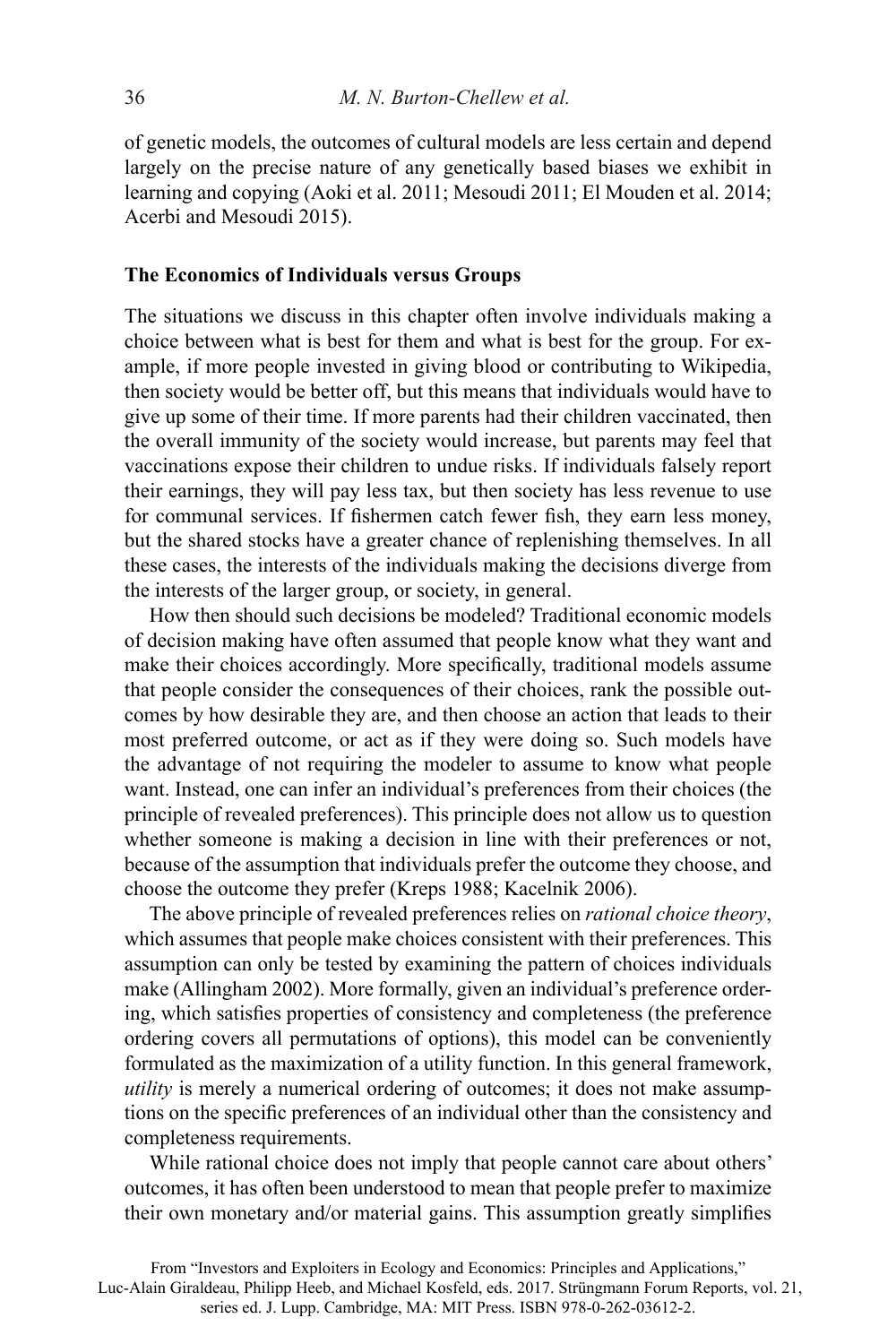models of decision making and has proved to be a reasonable approximation in many economic domains, such as market competition. This assumption, however, has not fared so well in social domains, where people have to make decisions that affect both themselves and others. Hundreds if not thousands of experiments have repeatedly shown that people in laboratory conditions will often make decisions that are suboptimal for their own finances but beneficial for the finances of others, suggesting that people do not only value their own welfare (Chaudhuri 2011; Engel 2011; Guth and Kocher 2014).

Can groups be modeled the same way? If individuals make rational choices, then surely groups of rational individuals will do so as well. However, as Mancur Olson has shown, it is illogical to consider groups to be rational just because they are comprised of rational individuals (Olson 1965). Olson's logic is that if the individuals within a group are rational, they will follow their own interests; thus the group will collectively appear irrational whenever individual interests conflict with group interests. In other words, groups may well be rational, not because they are made up of rational individuals, but because group and individual interests are aligned, which is rarely the case. This parallels the lesson from inclusive fitness theory in evolutionary biology: individual behaviors only evolve to serve the group when they also provide sufficient benefits to the individual or to the individual's relatives.

Much research has therefore focused on the idea of increasing "efficiency" in scenarios where individual and group interests are in conflict. Efficiency concepts in economics relate to the aggregation and favorable trading off of the utility of different people. Such trade-offs are central to the discipline, as evidenced by the pervasive applications of cost-benefit analysis in policy applications. One problem is that standard utility concepts are based on preference rankings; they only provide (ordinal) rankings over alternatives. Thus, while (numerical) utility values describe the relative valuations for a given individual, the absolute level can be arbitrarily rescaled, making interpersonal utility comparisons impossible. To overcome this problem, economists have developed several different efficiency concepts to help theoreticians and policy makers compare outcomes.

The most commonly accepted notion of efficiency is "Pareto efficiency," because this concept obviates the need for interpersonal comparisons of outcomes. Instead, Pareto efficiency says that an increase in efficiency, a Pareto improvement, occurs when a new allocation of resources makes at least one individual better off while keeping every other individual at least as well off. When no Pareto improvements are possible, the outcome distribution is Pareto efficient. Note that Pareto efficiency does not imply equality; it is perfectly possible for a distribution of resources to be unequal and Pareto efficient, as long as any changes toward greater equality leave at least one person worse off.

Thus, many economic analyses focus on "correcting" deviations from (Pareto) efficiency that would result from individuals pursuing their own interests. This can be accomplished through various institutions designed to shift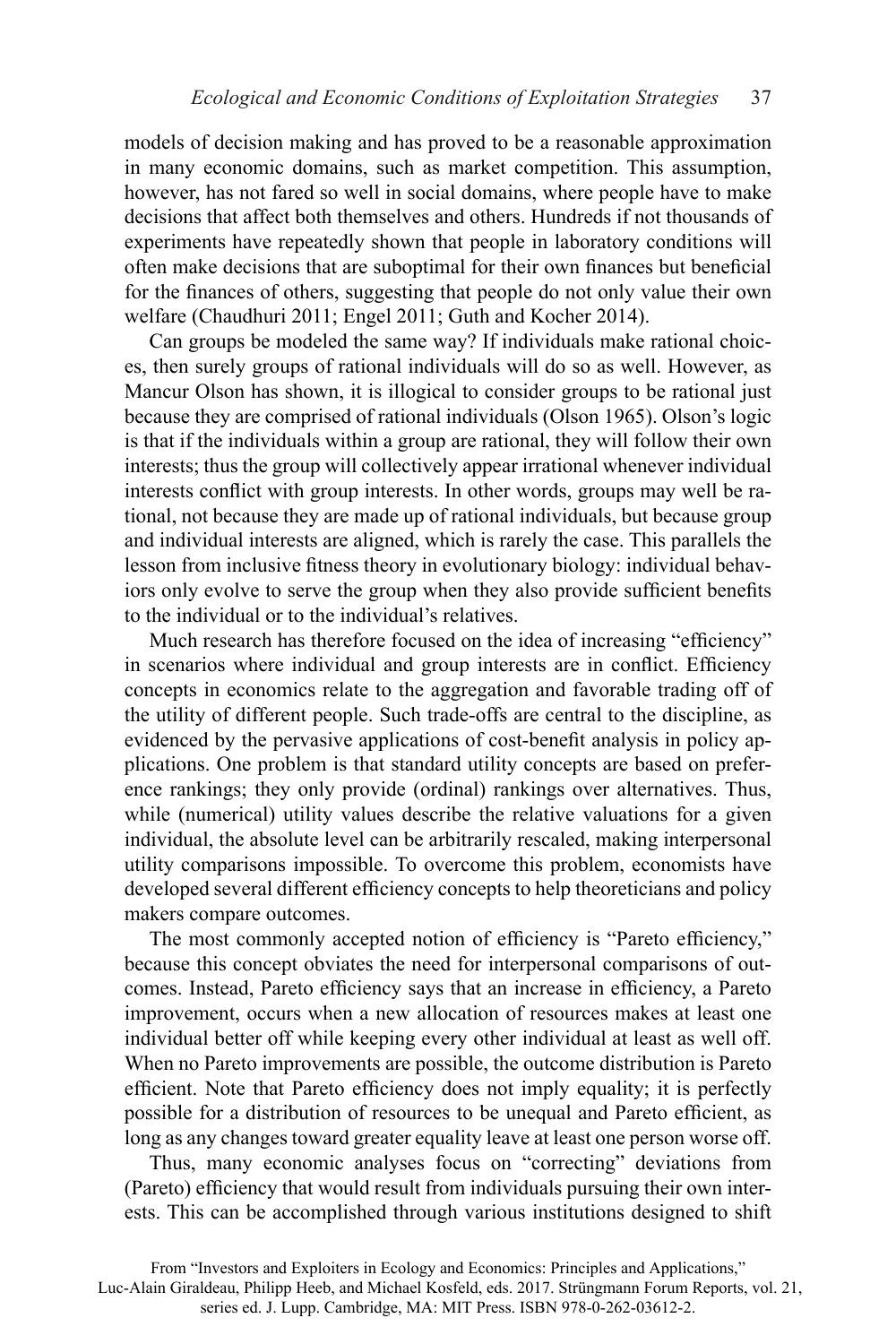the relative payoffs of different choices for individuals. In this way, they attempt to incentivize more desirable behavior in rational individuals (Hurwicz and Reiter 2006). Examples include monetary incentives such as taxes, subsidies, and fines but also manipulations of social incentives such as prestige, shame, and guilt (Kosfeld and Neckermann 2011).

Furthermore, people often appear motivated by a concern for the welfare of others (other-regarding preferences) that may act to reduce the conflict between the individual and the group (Fehr and Schmidt 1999; Bolton and Ockenfels 2000). Thus, efficiency analysis may be improved by including people's sense of fairness when considering trade-offs between economic growth and inequality (Durante et al. 2014). It is also possible that traditional policies have been too pessimistic in assuming people's preferences are entirely selfinterested. By making salient the idea that people are selfish, such policies may have provided a justification for selfish behavior and reduced people's faith in each other. If such policies are self-fulfilling, it may instead be better to focus on increasing people's confidence and trust in each other (Gaechter 2007; Bowles and Hwang 2008).

Given all of the above, how then can we analyze the situations of investors and exploiters in which we are interested? It would seem that we have to consider the costs and benefits of the decision to invest or to exploit at the individual and not the group level. However, if people are rational and self-interested, then why will there ever be any investors? If exploiters gain a higher payoff, then surely everyone will choose to exploit?

Let us return to our original examples of one of our ancestors laboring to make a hand ax that ultimately benefitted another man, and a crow laboring to extract a grub that ultimately benefitted another crow. In these extreme cases, there is no benefit to the individual producer, but imagine that instead of the ax being stolen straight away, our ancestor was able to use the ax for a day, or a week, or a year, before it was stolen. In this case, the costs of making the ax would have been recouped, provided that the benefits were large enough to have outweighed the costs. Likewise, imagine that the crow, instead of extracting one beetle grub, had extracted several and gotten to eat some of them before a competitor came and took some for herself. Here, the investments of the industrious crow returned a "finder's share" or "advantage" (Vickery et al. 1991). More generally, if the average finder's share sufficiently outweighed the costs, then we could argue that it is sensible to sometimes be an investor. In human societies, creating or enlarging such a finder's share is the aim of regulations like patent law, to which we will return to below. The effect of a finder's share in regulating fisheries is also discussed by Valone et al. (this volume).

Of course, even with a large finder's share, it will still sometimes be sensible to be an exploiter, for as we have outlined, whenever there are investors, there are opportunities and benefits for exploiters. Therefore, the predicted ratio of investors to exploiters will depend on the circumstances, the behavior of others, and the associated costs and benefits of the different behaviors, which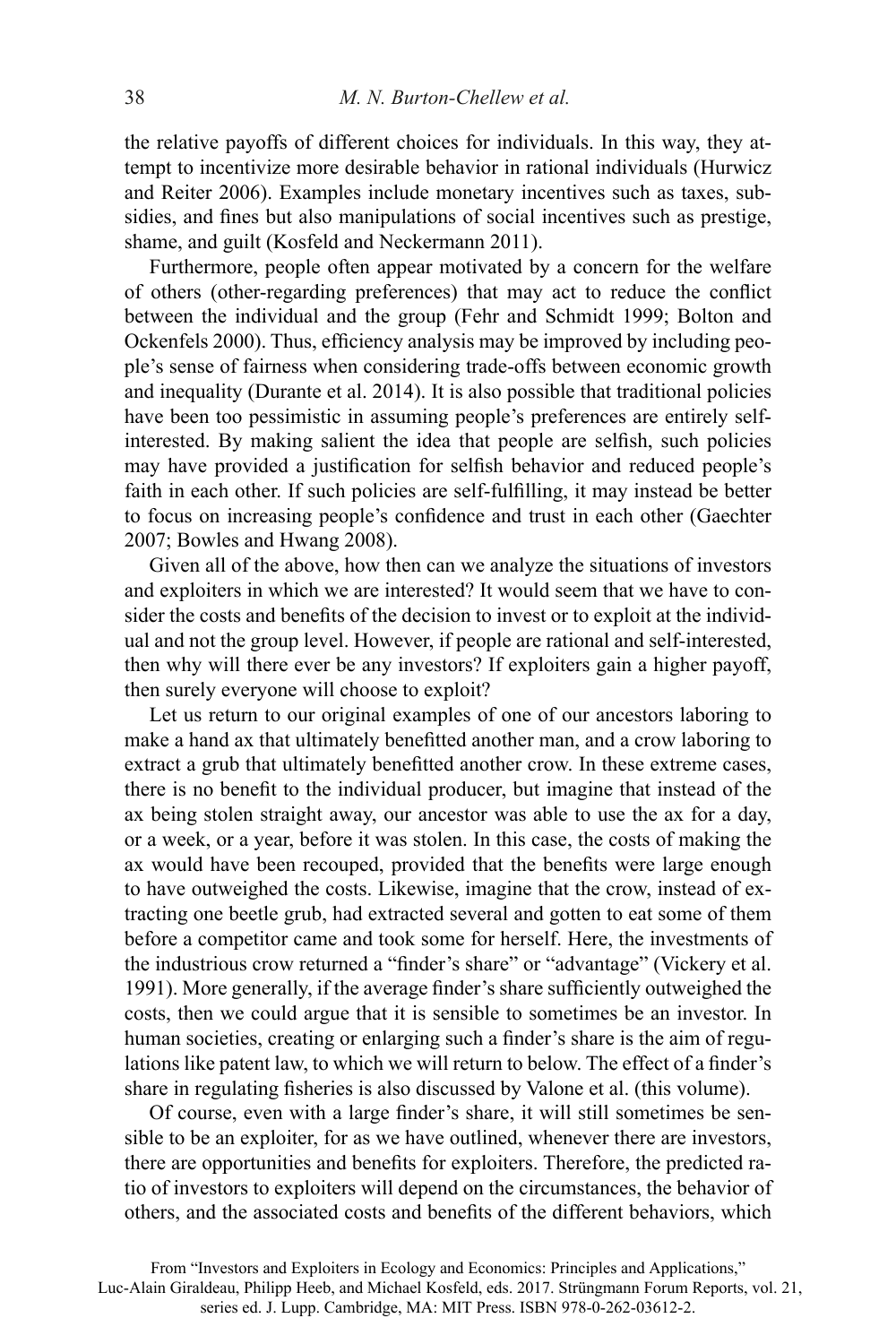will depend on how costly it is to invest in a resource, how many potential investors there are to exploit, the cost of exploiting in terms of defense or retaliation by investors, and the value of the resource being produced (Barnard 1984). Calculating exactly how the incentives, and therefore the ratio of investors to exploiters, will change requires mathematical models.

# **Applying the Concepts of Investment and Exploitation to Biology**

In biology, examples of investor–exploiter relationships are widespread across all scales of life. For example, in bacteria, some individuals invest in production while others exploit their efforts. Here, investors make and release siderophores, molecules which sequester valuable and metabolically essential iron from the local environment (Ratledge and Dover 2000). Siderophores, however, are costly to produce and are not guaranteed to return to the original investor. Therefore, other bacterial strains in the same neighborhood can still survive even if they do not invest in siderophore production by harvesting the siderophores produced by others (West and Buckling 2003). These microbial examples are useful because we expect them to conform to the laws of the relentless evolutionary process. Furthermore, they show that cognition and intentions are not necessary to replicate investor–exploiter dynamics. Microbial examples can thus be used to test the predictions of theoretical models without having to worry about the role of intentions or the effects of either imperfect or sophisticated cognition.

Investors do not only produce food and metabolites. The various strategies that animals use to obtain sexual partners can also be viewed as alternative mating tactics within an investor–exploiter framework. In many frog species, some males will invest in calling to attract females, putting themselves at increased risk of predation, while other males will exploit these investments, thus avoiding the increased predation risk, by staying silent, and intercepting females as they approach calling males (Lucas et al. 1996). Likewise, brood parasitism is another major class of reproductive tactics that can be effectively categorized into investor and exploiter roles. In many species of birds, females will surreptitiously lay their eggs in the nest of another female, exploiting the incubation and provisioning efforts of the nest-attending female (Davies et al. 2012).

Arguably the best-studied example of the use of investor–exploiter tactics comes from the field of social foraging (Afshar et al. 2015). When animals forage in groups, individuals can invest in searching for food, or they can exploit the food discoveries of others. This investor–exploiter scenario has been extensively studied using models that typically can only be applied to groups of more than two individuals and contain simplifying assumptions that may not be true of all such scenarios. Typically, researchers make three assumptions in these investor–exploiter models (termed PS models in much of the literature):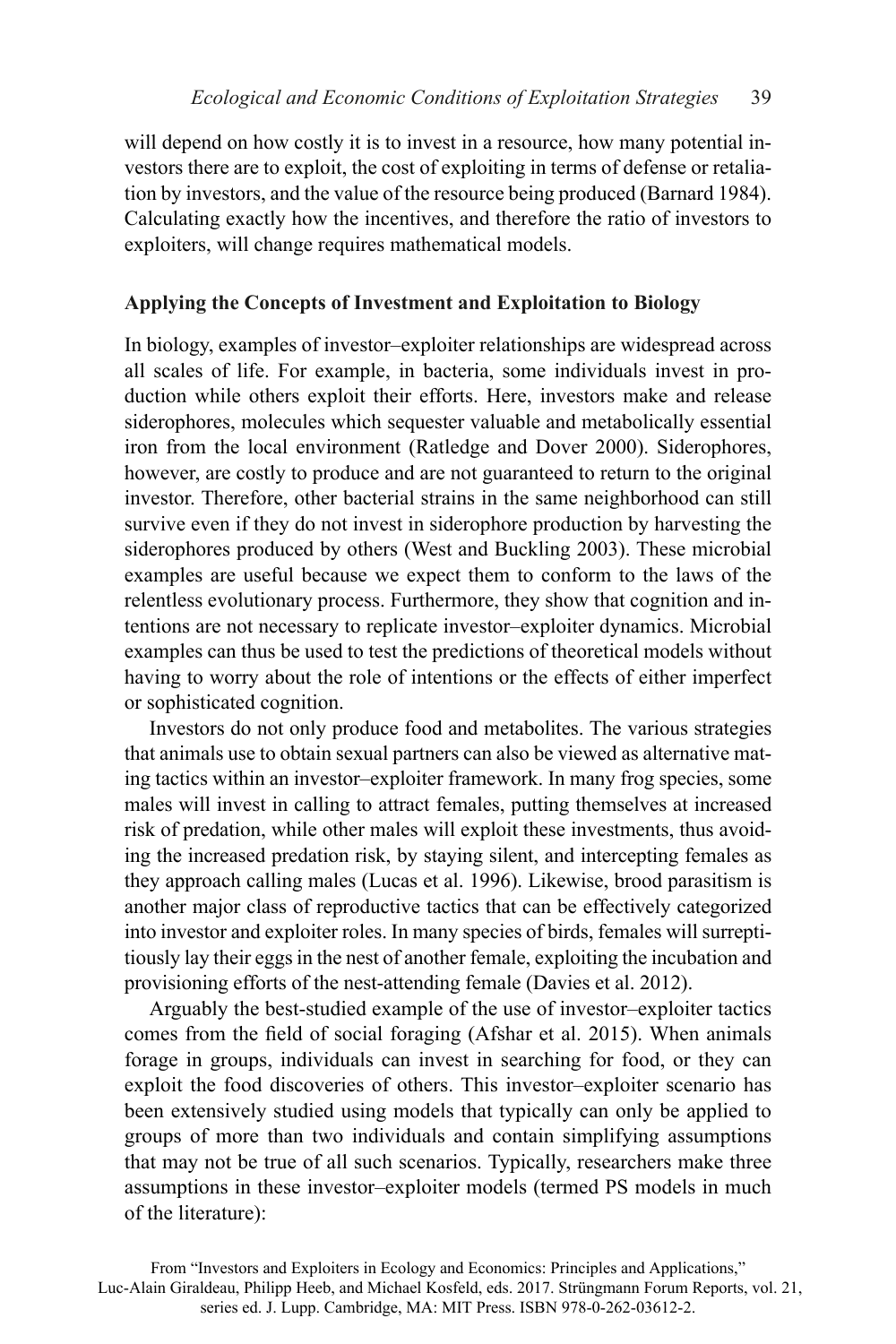- 1. Tactics are mutually exclusive; that is, individuals cannot simultaneously search for resources and search for opportunities to exploit the resources produced by others. For example, in certain species of fish, males can either invest in building/maintaining a nest to attract females or they can try to exploit the nest building of others and sneak paternity as females approach another male's nest. By definition, a male cannot do both of these things simultaneously, although of course they can invest in doing a bit of both over time, but this means they have to allocate each unit of effort into investment or exploitation. Similarly, in many birds, the nature of their visual system means that searching for food patches on the ground requires a different head orientation than searching for congeners that have discovered food patches (Coolen et al. 2001).
- 2. The resource is finite and can be depleted, so that any part of the resource consumed or used by one individual is not available for other individuals. For example, food that is consumed by one individual is not available to others, or eggs fertilized by one male can no longer be fertilized by another male. In economics, as explained below, such goods are considered " rivalrous," because different individuals can be considered as rivals competing for the same goods.
- 3. Investors, on average, gain some advantage for having produced a resource. For example, they get to eat some amount of food they discover before another individual joins them. This is known as the finder's share (discussed above).

Several empirical studies have tested these assumptions (Giraldeau and Dubois 2008; Dubois, this volume; Barta, this volume). The predicted effects of group size, patch size, and finder's advantage on the frequency of exploitative behaviors have been experimentally tested in laboratory experiments with nutmeg mannikins (*Lonchura punctulata*), a small ground-feeding passerine, and the results qualitatively support the predictions. For example, doubling flock size from three to six individuals resulted in a 50% increase in the frequency of exploitation (Coolen 2002). Increasing the number of seeds available per food patch also resulted in increased exploitation (Coolen et al. 2001; Coolen 2002). In a very elegant experiment, Mottley and Giraldeau (2000) experimentally manipulated the finder's advantage by devising an apparatus where individuals had to pull on a string to access seeds in a food patch. The seeds then fell into a collecting dish, and the finder's advantage was manipulated by partially covering the dish in such a way so as to limit the number of seeds that could be consumed by the producer. As predicted, when the finder's advantage was reduced, the frequency of exploitation increased.

Field experiments also provide support for the main predictions of investor– exploiter models. Experimenters allowed free-living Carib grackles ( *Quiscalus lugubris*) to invest effort in making dry pieces of dog food more palatable by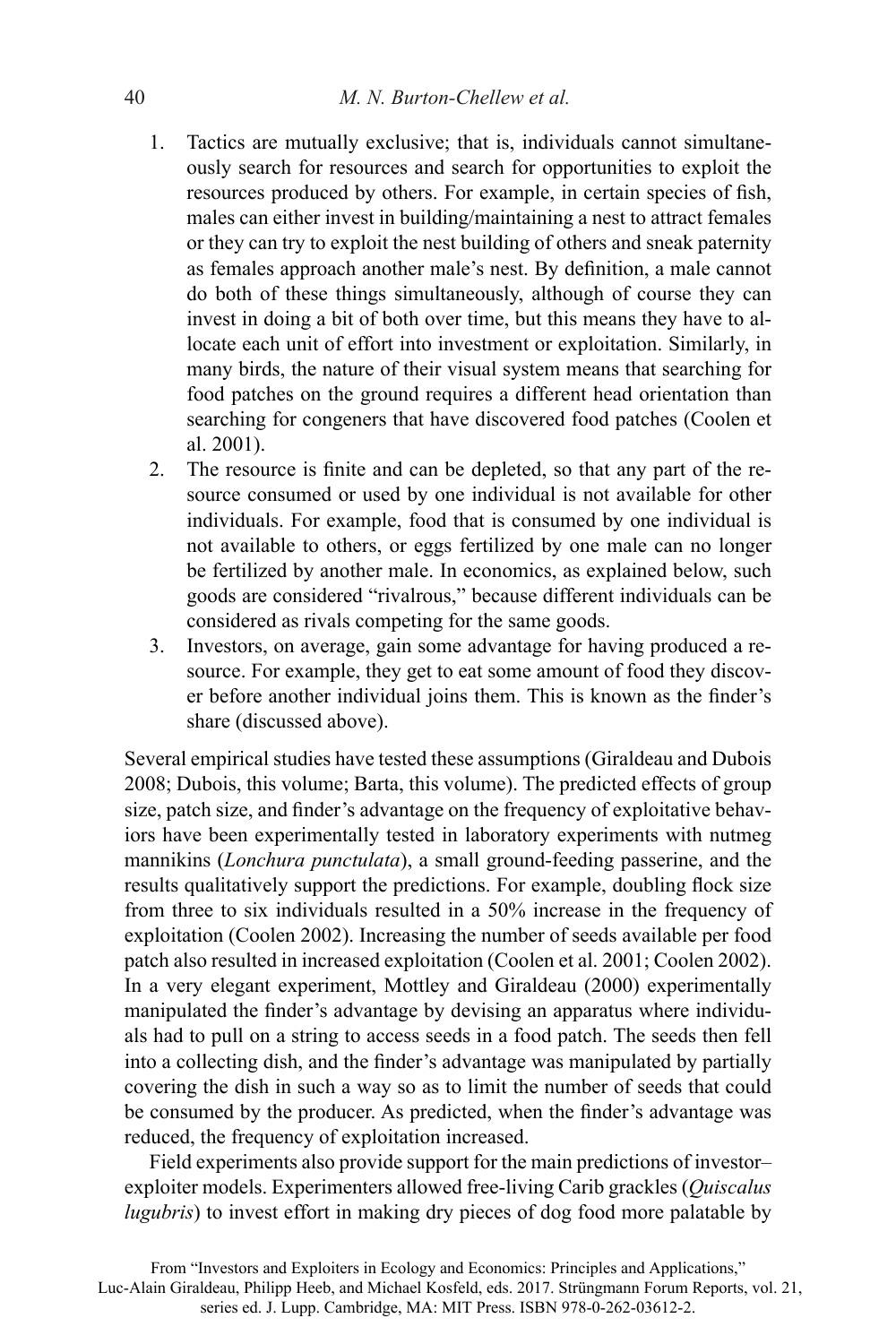dunking them in puddles, or to attempt to exploit the efforts of others by stealing food from group members after it has been softened. Field observations by Morand-Ferron et al. (2007) have shown that the proportion of exploitation attempts changes with natural variation in wild Carib grackles group size (more exploitation in larger groups). In their study, Morand-Ferron et al. also experimentally manipulated the expected finder's advantage for investing in dunking dog food. To do this, they created experimental puddles of equal surface area but varying in shape, which changed the average distance to exploitation opportunities. Larger distances to exploitation opportunities meant that investors were more likely to consume the food before an exploiter could attempt to steal it (i.e., their average finder's share increased). As a result, the frequency of exploitation declined under these experimental conditions.

The above experiments show that natural selection does not have to act upon genes for being an investor or exploiter, but instead can select for behavioral changes based upon genetically encoded learning rules. If investor–exploiter scenarios are sufficiently common and important, then animals will evolve mechanisms to improve their dynamic performance in repeated instances of such "games."

# **Applying the Concepts of Investment and Exploitation to the Social Sciences**

The social sciences often study the conflict between individual and group interests by examining either investment in the production of goods that are freely available and benefit society (public goods), or the private consumption of shared resources ( common-pool resources). In these scenarios, individuals can pay a cost (invest) to produce directly a good that benefits everyone, or they can show restraint in their consumption and "invest" in future resources by avoiding overconsumption of a public resource. In both cases, individuals typically benefit more by acting against the interest of the group, and thus outcomes are predicted to be suboptimal at the group level. The scale of this individual versus group dynamic can vary: sometimes the "group" is one local group, or a country, or even the global population, and the conflicting "individual" could be a single person, a region, or even a country, respectively. In all cases, however, the "individual" is a subunit of the larger "group."

Various mechanisms have been proposed to increase the group welfare when individual- and group-level interests are not aligned. Not all scenarios are, however, the same, and because the efficacy of different mechanisms will depend on the nature of the goods being "produced," the social sciences have found it useful to categorize public goods into different types.

Goods can be conceptualized along two dimensions, according to their degree of "rivalry" and "excludability." Rivalrous goods are those which can be used by only one person simultaneously (e.g., a candy bar or a chair), over which people may wish to compete. In contrast, nonrivalrous goods are those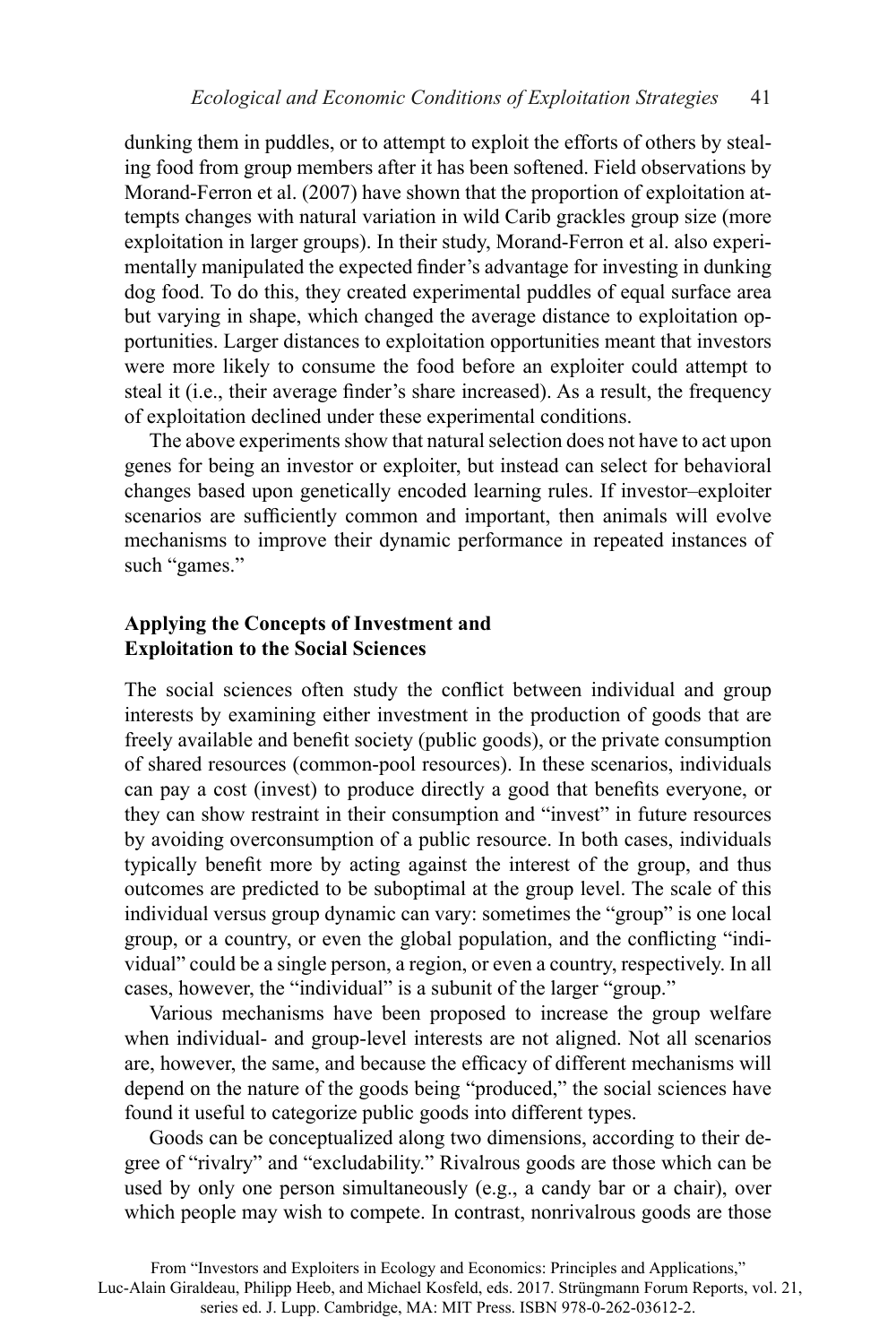that can be used by many at the same time, and are therefore often intangible  $(e.g.,$  national defense or scientific knowledge). Excludable goods are those for which one can limit the benefits to only those that contribute to the costs. For instance, one can exclude noncontributors from a mail service by requiring people to pay for a stamp. In contrast, one cannot prevent noncontributors from using or benefiting from nonexcludable goods. For example, it is not easy to prevent people from listening to a radio or television broadcast, or restrict access to many natural resources (e.g., fish or timber stocks).

Taken to their extremes, the combination of rivalry/nonrivalry and excludability/nonexcludability allows one to distinguish between four types of goods. In no particular order, there are private goods, which are often provided commercially, whereby people pay to use/consume an excludable and rivalrous good, such as a sandwich: here production and consumption are in the selfinterests of both parties. Second, there are club goods, which are those that are excludable but effectively nonrivalrous because one additional user does not significantly affect overall costs, although too many users may lead to congestion. For example, users of a golf club can exclude nonmembers and benefit from the membership fees of each additional member, but may want to limit the number of members to avoid overcrowding at busy times. Third, there are public goods, whereby society pays for goods that are freely available to everyone (nonexcludable and nonrivalrous). Public goods are expected to be underprovisioned because self-interested individuals will be reluctant to invest to provide public benefits. Finally, there are common goods, also referred to as common-pool resources, which like public goods are also nonexcludable but, unlike public goods, are rivalrous. Fishing grounds provide a good example, because it is difficult to exclude boats from fishing, but any fish caught by one boat reduces the catch available for others. Therefore a recurring problem with common goods is how to prevent overuse. Rational individuals are predicted to maximize consumption because any restraint they show can be exploited by others increasing their consumption. Thus, well-defined property rights for common goods can theoretically solve the problem of overuse but can be costly to monitor and enforce, and may be unpopular.

How does the PS game relate to this classification of goods? If we imagine a social forager that chooses to invest in searching for food or to exploit the searching efforts of others, then it is apparent that the food produced is clearly rivalrous, but not fully excludable, if at all. The finder's share sits in the continuum between full and nonexcludability; thus, this classification of goods may not be the most useful to use in framing the PS game. Instead, the idea of rent seeking from economics may be a better fit to the PS game. Rent seeking is a broad concept used to describe efforts devoted to the capture of resources by diverting them away from other agents (Tullock 1967, 1974; Murphy et al. 1993; Congleton et al. 2008). While the definition is somewhat fluid, it crucially refers to actions that, in contrast to this chapter's use of the term production, do not create new value or surplus. The term rent seeking originates with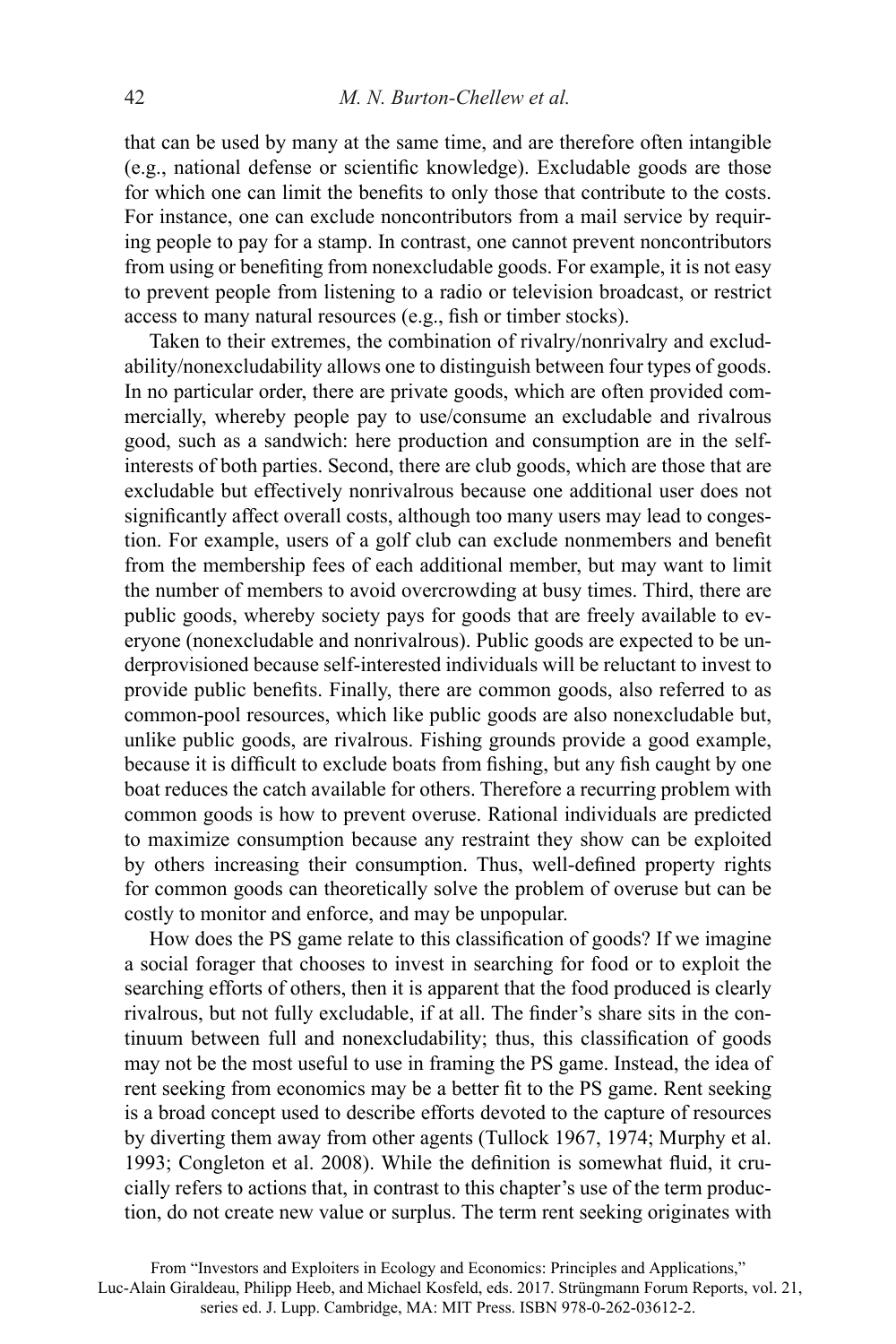Adam's Smith's classification of income into profit, wages, or rent, and refers to the attempt to gain control of (natural) resources.

Gordon Tullock designed a flexible game theoretic framework where participants exert efforts to compete for the possession of a resource, called the Tullock contest or rent-seeking game introduced above (see also King et al., this volume). This framework has been applied to a range of activities, such as lobbying for government protection via restrictions to foreign imports or limiting access to lucrative industries like notaries and pharmacies. Dechenaux et al. (2015) review experimental literature that has studied behavior in this game in the laboratory, and Murphy et al. (1993) discuss an application to economic growth and development, where rent seekers target surplus-generating activities like innovative companies or high-yield farming. The authors distinguish between private and public rent seeking. The former consists of theft or piracy, whereas the latter includes government corruption in the issuance of licenses or other government services. The authors suggest that innovative activities are especially vulnerable to public rent seeking, as innovators are dependent on government services and do not have established lobbies to obtain administrative favors for themselves. As a consequence many companies prefer to operate in the informal sector (and not become too big) and to operate under the radar of the corrupt government.

Murphy et al. (1993) include a discussion of the frequency dependence of the returns to productive and rent-seeking activities. As one may expect, the return to productive activities causes a decline in the amount of rent seekers in the economy. However, the authors propose that there are complementarities in rent seeking which may cause the returns to increase with the amount of rent seekers, at least for low levels of rent seeking. Sources of complementarities may be strength in numbers among rent seekers, as embodied by gangs or mafias, or the escalation of arms races in the fight over resources. Depending on the exact nature of the frequency dependence, multiple equilibria may exist that are characterized by either high levels of rent seeking and low levels of production or vice versa. Murphy et al. (1993) suggest that such multiplicity may help explain variances in the development of different countries.

One application of the rent-seeking model in the context of developing countries is to the phenomenon of forced interfamily solidarity, where the requirement to share within the extended family network is an integral part of everyday life, one exacerbated by the lack of formal insurance systems (this was first reported by anthropologists in the 1960s; Belshaw 1965). The literature on "forced solidarity" or the "dark side of social capital" shows that acts of giving are not always voluntary and are often "demanded" from the network members, thereby deterring investment and effort of the producer (di Falco and Bulte 2011). Entrepreneurs must resist normative pressures to support their extended families if they wish to reinvest in their firms (Belshaw 1965; Nafziger 1969; Bloch 1973; Hart 1975). This has led to the hypothesis that high demand for financial support by members of an entrepreneur's family hinders savings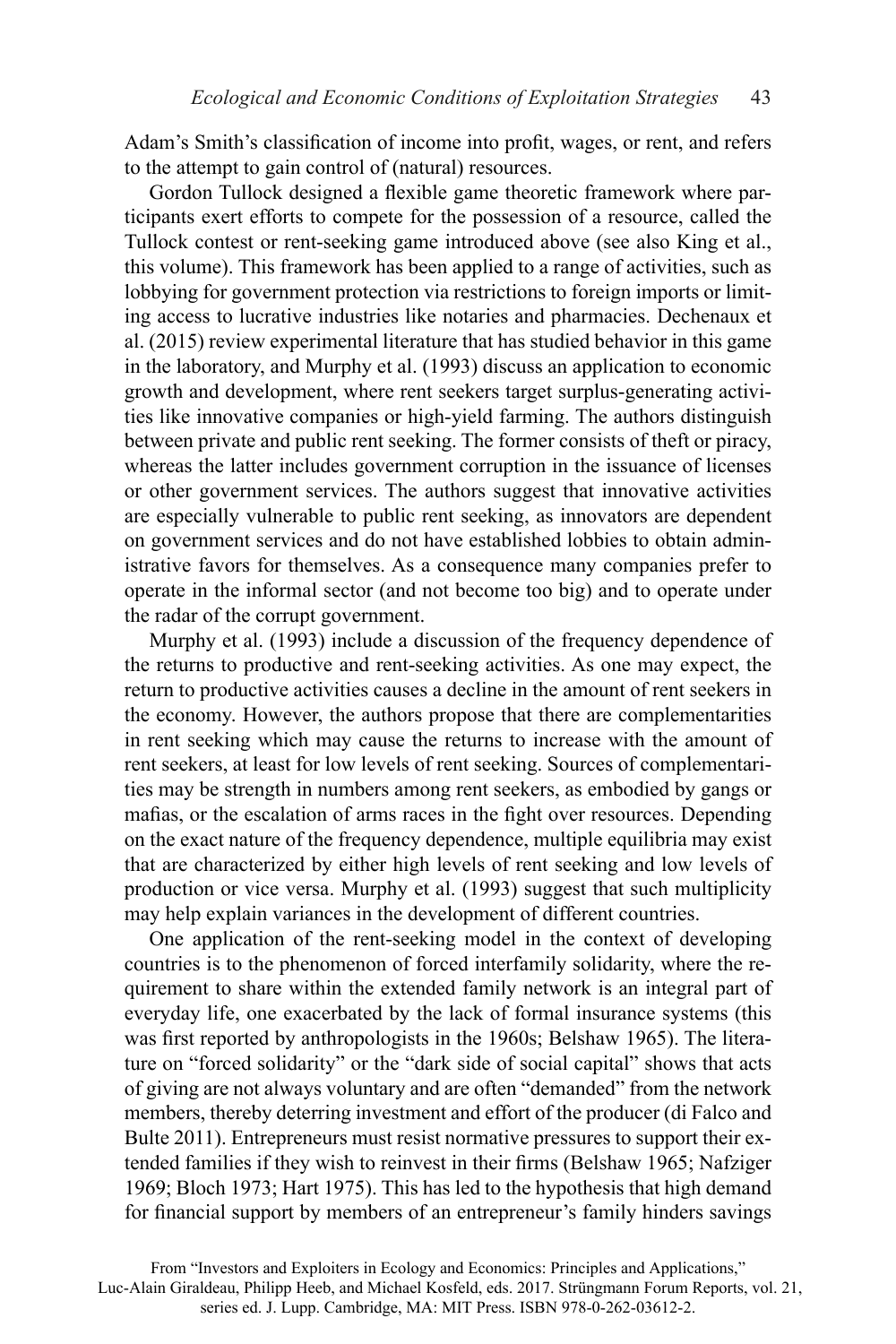and investments (in capital and labor) and thus may hinder long-term economic growth. The above similarities between the concepts and models of the PS game and rent seeking are another example of parallel developments in the fields of evolutionary biology and economics. Both fields utilize a cost-benefit approach with the concept of equilibrium thinking, but alas their use of different terms for similar phenomena can create a potential barrier to interdisciplinary collaboration between like-minded researchers.

There are scenarios that are still not captured by either investment in public goods, the PS game, or the rent-seeking game. These include situations where the investments of several members are required to produce a good, and situations where the investments of one or a minority of members are sufficient to benefit all members of a group. Here, the benefits of investment are not directly proportional to the number of investors. Imagine a group of lions hunting for a buffalo. More than one individual lion is required to kill the buffalo, so a team of lions is required, but each lion is better off letting other lions take the risk of attacking the buffalo. A modern human example is when people profi t from open-source software. More than one producer is required to generate it, but everybody has access to the software. Alternatively, if several people witness an accident or crime, it only takes one person to phone the emergency services; this "diffusion of responsibility" can create the possibility that everyone leaves the task to someone else (Darley and Latane 1968). Situations requiring a certain threshold of investors before a potential good can be realized have been studied in economics as threshold public goods games, and there is a considerable experimental literature on such games (Croson and Marks 2000).

It has been argued that this type of scenario, the so-called volunteer's dilemma (Diekmann 1985, 1993), also known as the snowdrift game, chicken game, or hawk–dove game (Maynard-Smith and Price 1973; Maynard-Smith 1982), is more relevant to the study of exploitation, especially within biology, than the classical linear public goods game (Archetti and Scheuring 2011). As in the PS game, there can be an equilibrium point between strategies that invest and exploitative strategies in the volunteer's dilemma. The idea of requiring a threshold number of investors to produce the actual good is a potential extension of the PS game for future research. It is reasonable to assume that one investor might not be sufficient to produce any goods. Alternatively, the presence of more than one investor at a patch (e.g., by chance, in a world where the number of patches is finite) might be required to attract exploiters. Such modification would probably decrease overall resource use because all lonely investors would not be able to profit from the resource (or attract exploiters), which would decrease the population's average payoff.

Finally, there has sometimes been concern expressed that if individuals receive help from willing investors, they are then less likely to become investors themselves. This has been termed the Samaritan's dilemma, whereby an altruistically motivated person has to decide between leaving a helpless person to suffer and providing help at the risk of reducing the recipient's self-reliance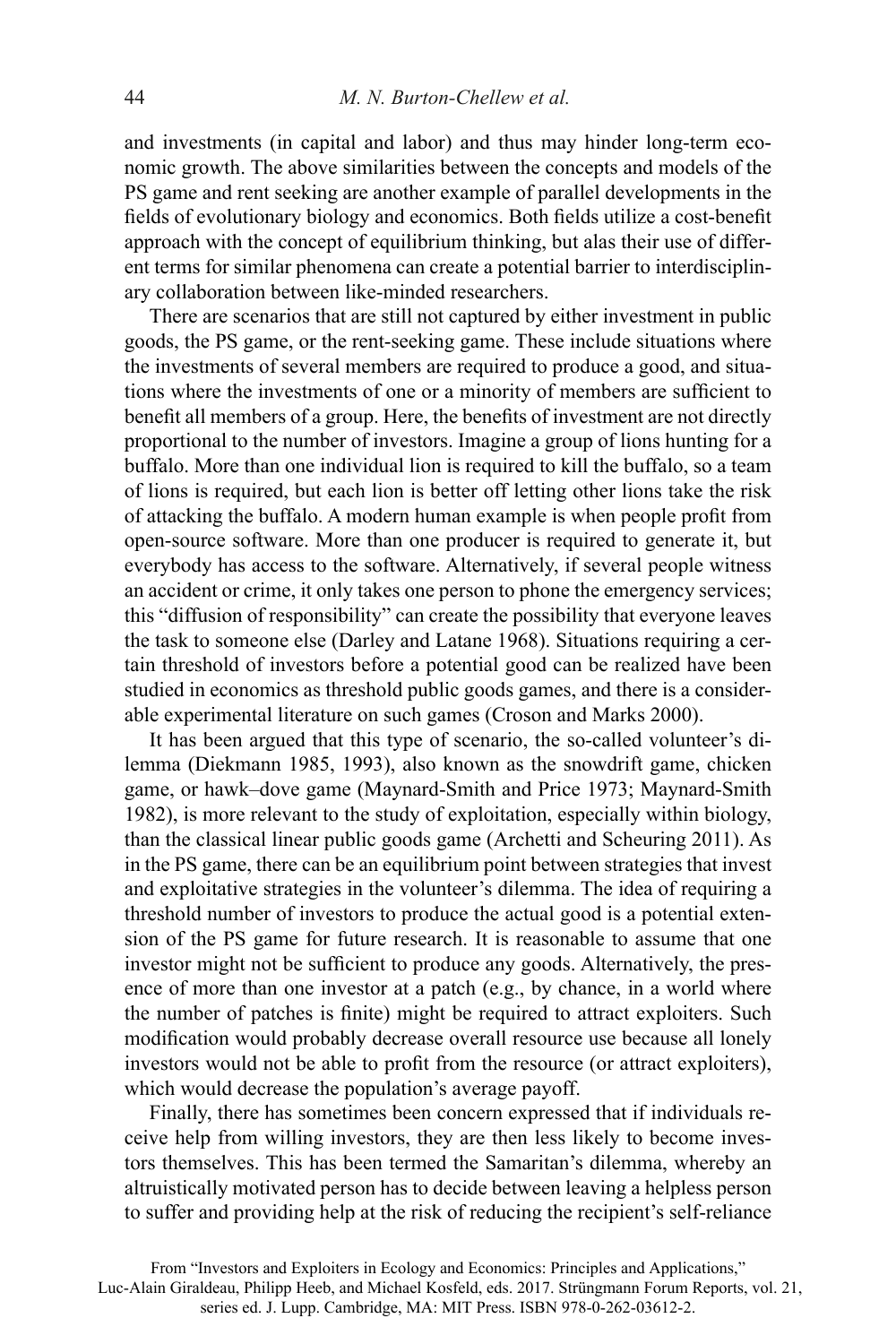(Buchanan 1975). If a potential recipient knows that the Samaritan will help, then his/her incentive to work may, theoretically speaking, be reduced. Such arguments can be used as a rationale for reducing publicly funded welfare or social security for people who face unemployment. However, such an argument may rely on the benefits of employment being less than those of unemployment, unless one is arguing that some people are of a different disposition to others with regard to their desire to work. A meaningful analysis of such a dilemma requires more understanding of the psychological and sociological forces that impact an individual's ability, desire, and opportunities to work.

#### **Model Behavior**

If decisions are based upon the costs and benefits of different outcomes, then such decisions have to be modeled mathematically. Sometimes a necessary trade-off of such modeling is that complex real-world phenomena have to be studied with simple "games" that abstract away much of the important complexity. This can generate valid concern that the subsequent analyses are overly simplistic and reductionist. However, a cost-benefit approach is necessary to model evolutionary outcomes because the process of natural selection blindly operates on differential success in terms of reproduction. In economics, as outlined above, the cost-benefit approach can be justified by the conservative expectation that people prefer to have more resources/money. While this assumption can be falsified in certain cases, it vastly simplifies the mathematical models and makes the analysis feasible. If we relax this assumption, but maintain the idea that individuals maximize something, as defined by their own personal utility function, then whatever is being maximized can be mathematically modeled (Kacelnik 2006).

Sometimes the best behavior or "strategy" depends on what others are doing. For example, the costs and benefits to a crow that uses a tool to extract grubs depend on how many other nearby crows are being exploiters. This decision can be thought of as stemming from a game, whereby it would be beneficial for an individual to know what other individuals are doing before making a decision on how to respond strategically. One way to model such situations is through game theory, which can be used to calculate what the stable outcome of such games will be, provided the "players" can either anticipate the moves of other players or change their strategy accordingly in response to success or failure. The adjustment of strategy choice can be through natural selection acting upon the differential success of competing versions of the same gene (alleles), through various economic processes that favor organizations using more successful strategies, or through various learning processes within individuals and organizations. However, if the success of a strategy relies upon it being rare, then as successful strategies become more common they will enjoy increasingly less success, which will limit their growth in the population. This dynamic is known as negative frequency dependence (Figure 3.1).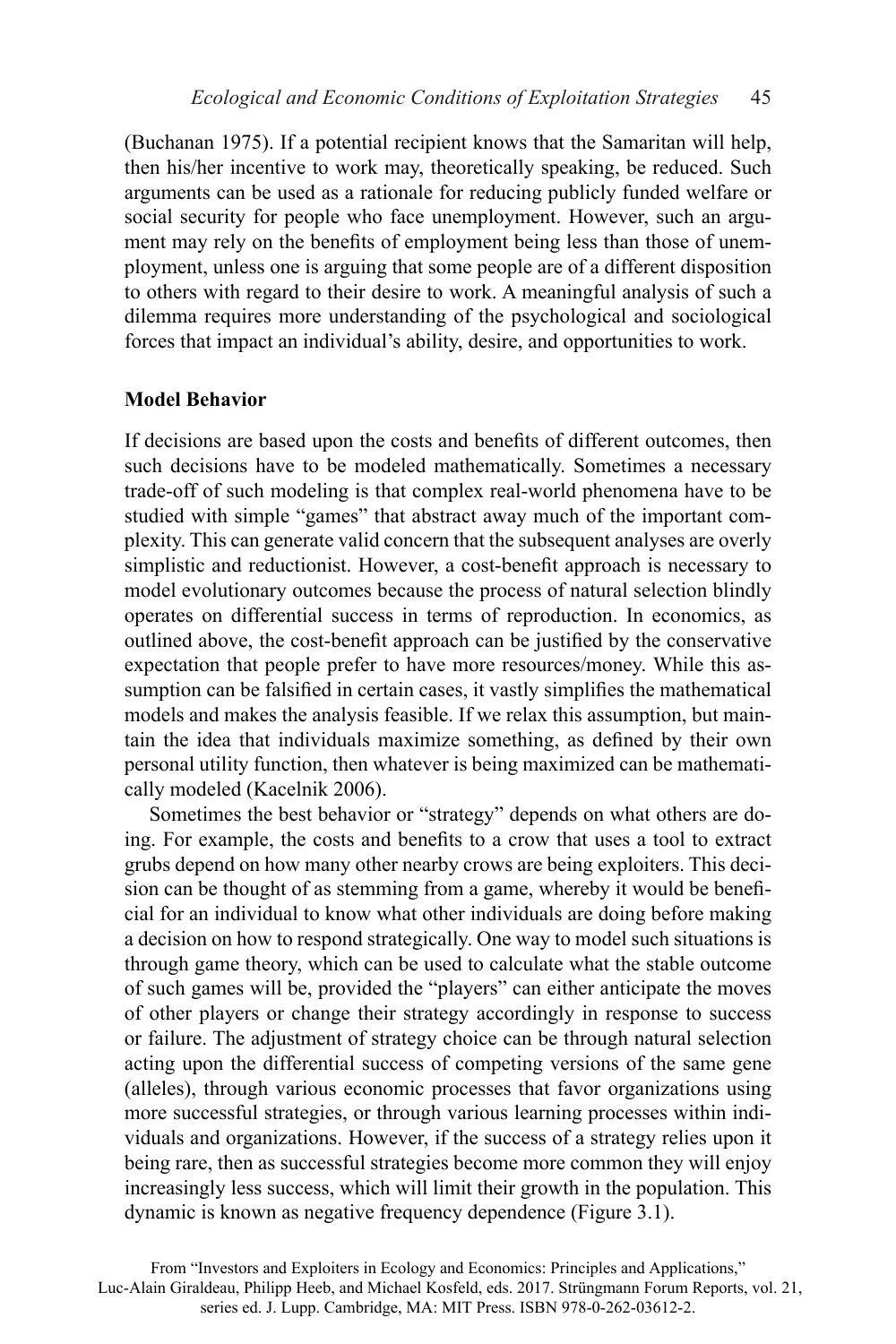

**Figure 3.1** The payoffs (net benefit) of investing or exploiting are frequency dependent. When there are many investors, exploiters obtain a larger payoff than investors because they invest no effort in discovering resources, and there are a large number of investors to exploit. In contrast, when there are many exploiters, the average payoff of exploiting decreases because investors are harder to find and there is more competition to exploit them. At some intermediate mixture of investors and exploiters, both tactics receive equal payoffs (dashed vertical line). This is known as the stable equilibrium frequency, and no one individual can use a shift in tactic to increase their own payoff. ESS: evolutionarily stable strategy.

One crucial concept used to predict the outcome of negative frequency dependence, in both biology and economics, is the idea of equilibrium, which can be thought of as the solution to, or the predicted outcome of, the above types of game. This is the idea that when a population of individuals reaches a certain state, whereby there is a certain proportion of individuals adopting a certain behavioral strategy, no one individual can improve their situation by changing their strategy. This is key for economists because it means that no rational individual will be predicted to change their behavior unless they want to incur a loss, and that other rational individuals can use this assumption to anticipate the behavior of other players, leading to a stable outcome if players are rational and have correct beliefs; this is known as a Nash equilibrium (Nash 1950). For biologists, the concept is equally crucial, because it identifies the evolutionary resting state of the population where individuals will behave according to an evolutionarily stable strategy (ESS) (Maynard-Smith and Price 1973; Maynard-Smith 1982).

A strategy is evolutionarily stable when no plausible mutant strategy can improve upon it. The process also applies to the short-term changes in animal behavior when animals use learning to respond to changes in their own payoffs and/or in the behavior of others. We therefore expect animals to be well adapted to their social environment, even if we observe different behaviors in different individuals of the same population, or different behaviors over time within the same individual. Thus a game theoretical mathematical approach,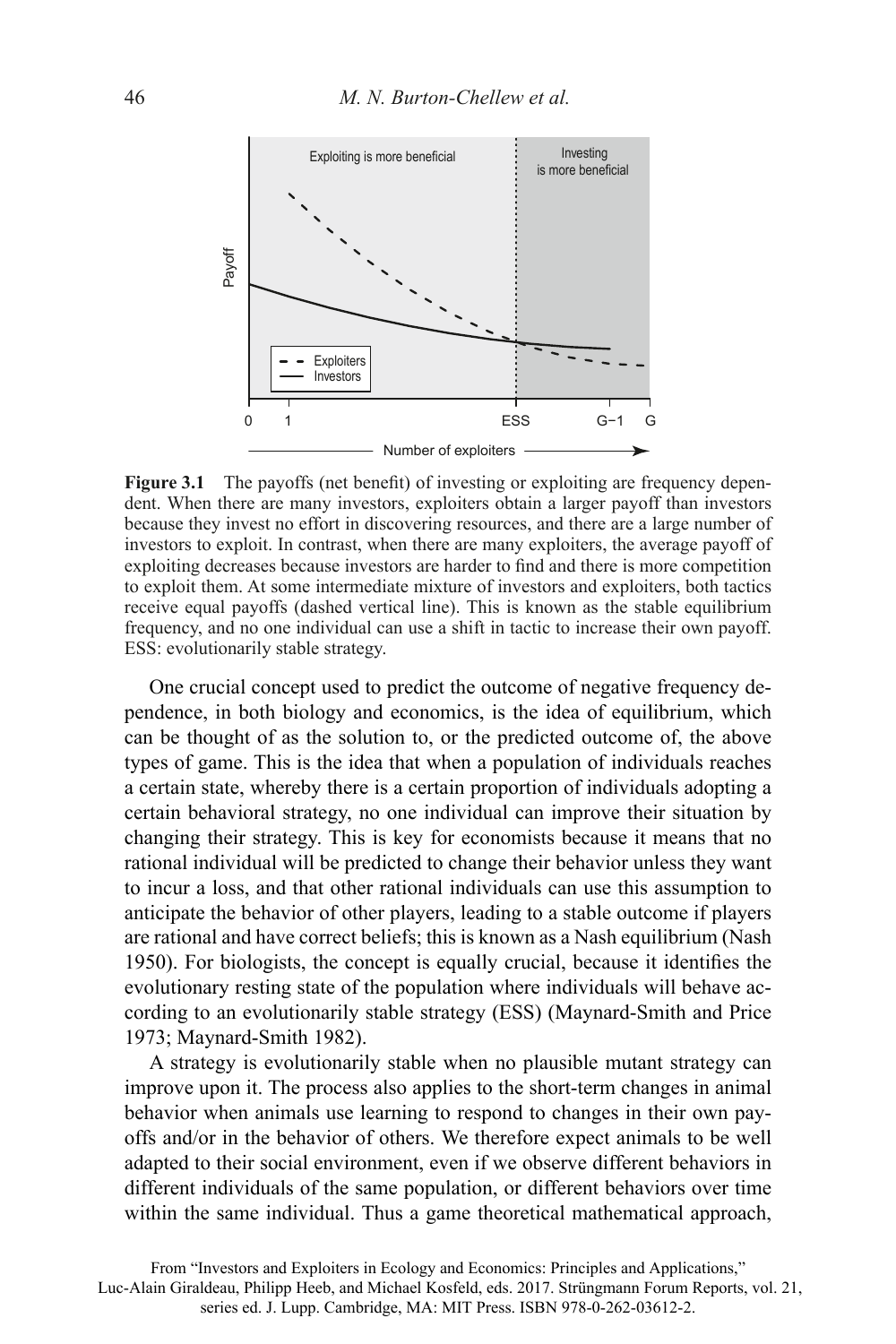while limited, offers potentially large benefits to the analysis of social behaviors such as investment and exploitation. One may wonder if it is too hard for human rationality to compete with the rationality of the evolutionary process (Kacelnik 2006). Nash himself, however, provided two interpretations of his equilibrium concept: one based on rational individuals that calculate the best action, and the other based on a large population of individuals in "mass action" that use their experience and limited knowledge to gravitate toward the equilibrium (Kuhn et al. 1996).

# **A Mathematical Model of Exploitation**

Here we outline a mathematical model of exploitation that will form the basis of our subsequent analyses. Consider *G* group members engaged in joint production. The basic situation we are interested in is one where individuals can either invest in a productive activity or in an exploitative activity that parasitizes the investments and efforts of producers, such as in the PS game (Giraldeau and Caraco 2000).

We refer to the amount invested by an individual *i* into the productive activity  $x_i$  and into exploitation  $y_i$ . In the PS game, individuals either invest all their resources into production or into exploitation:  $x \in [0, 1]$ ;  $y = 1 - x$ .

If an individual invests into production, the individual produces productive effort for *T* periods and produces an amount *F* with success rate  $\lambda$ . Parameters that affect who benefits from production, β and δ, allow a direct comparison between the PS and public good models. If a proportion  $(1 - p)$  of the individuals in the group produces, then the payoff (fitness) of any individual producer  $(x=1)$  is:

$$
W_x(p) = \left[1 - (1 - \beta) pG\right] T \lambda \left(a + \frac{F - \beta a}{\delta G + \beta}\right).
$$
 (3.1)

The payoff of an individual using the exploitation strategy  $(y = 1)$  is:

$$
W_{y}(p) = (1-p)GT\lambda \bigg(\frac{F-\beta a}{\delta G+\beta}\bigg). \tag{3.2}
$$

Under the PS model,  $a > 0$  represents the "finder's share" discussed above in our crow example, a small reward to the producer for being the first to enjoy the benefits of production. Further,  $\beta = 1$  and  $\delta = p$ ; that is, the results of production are shared among all the exploiters as well as the producer of *F*, but not the other producers. While an exploiter in the PS model can benefit from the investments of all other group members, producers only reap the benefits of their own investments.

The Nash equilibrium of the game, where both strategies coexist and have equal payoffs, can be determined by equating Equation 3.1 and Equation 3.2, and solving for p. This yields the equilibrium frequency of scroungers  $\hat{p}$ , which

From "Investors and Exploiters in Ecology and Economics: Principles and Applications," Luc-Alain Giraldeau, Philipp Heeb, and Michael Kosfeld, eds. 2017. Strüngmann Forum Reports, vol. 21, series ed. J. Lupp. Cambridge, MA: MIT Press. ISBN 978-0-262-03612-2.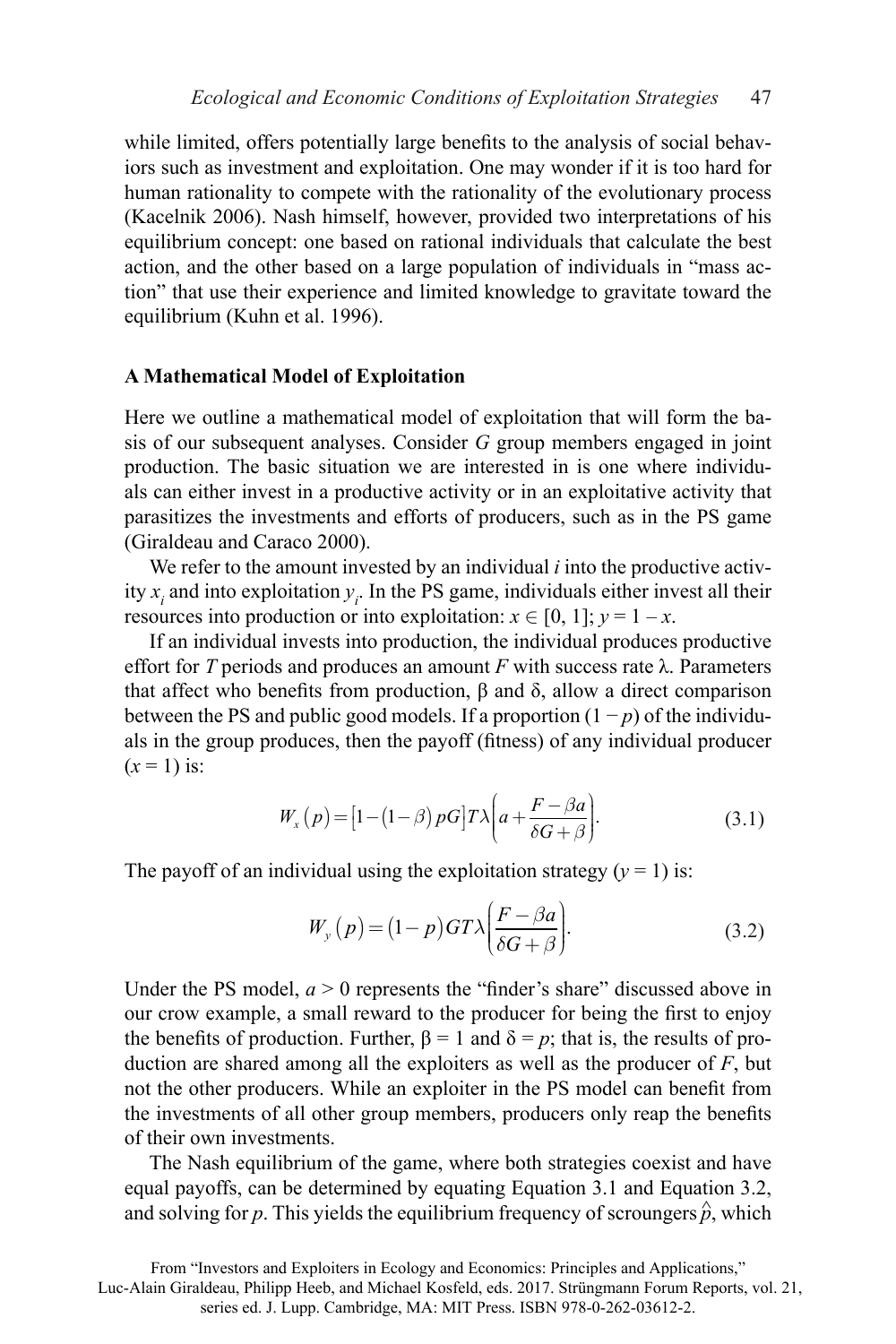is also the ESS since for any  $p$  above or below  $\hat{p}$ , the direction of selection will go toward  $\hat{p}$ ; that is,  $W_y(p) > W_x(p)$  if  $p < \hat{p}$  and  $W_x(p) > W_y(p)$  if  $p > \hat{p}$  (Giraldeau and Caraco 2000):

$$
\hat{p} = 1 - \frac{a}{F} - \frac{1}{G}.
$$
\n(3.3)

In economics, socioeconomic interactions similar to the PS setting are typically modeled via rent-seeking models (Tullock 1967). In rent seeking, individuals can allocate any amount  $x \in [0, 1]$  to production, while again  $y = 1 - x$ . The payoffs (fitness) of any individual  $i$  is then given by:

$$
W(x, y) = \frac{y_i}{\sum_j y_j} \sum_j x_j,
$$
\n(3.4)

where the sum of the productive efforts of all individuals gives the overall amount shared among all and the share each individual obtains is linearly proportional to the amount invested into exploitation.

The equilibrium amount each individual allocates to exploitation in the unique symmetric equilibrium (there are asymmetric ones as well) is:

$$
\hat{y} = \frac{G(G-1)-1}{G(G-1)}.\tag{3.5}
$$

This is only well defined for groups of at least size 2, for which individuals devote exactly half their resources to production. For larger groups, the amount devoted to production (*x*) decreases, just as it does in the PS model.

A second, and more common way to model the organization of trade-off between private and public interests in the social sciences is the so-called public goods game. Here, producers make personally costly investments into products, resources, or services that benefit the entire group. Typically these group-level benefits are assumed to be larger than the individual costs but not so much as to outweigh the individual costs of production. Therefore, the public goods game is different to the PS game in that  $a < 0$ : producers do not get a net reward for producing, but instead have to pay a net cost for the effort of producing. A second difference is that  $\beta = 0$  and  $\delta = 1$ : all individuals in a group share the benefits of production equally, regardless of whether they are a producer or not. In other words, the costs of production are entirely private, but the benefits are entirely public. Thus, the income-maximizing strategy is generally to not produce, unless the benefits of production are sufficiently large for a given group size. As a result, under commonly assumed parameters, the unique ESS is  $\hat{p} = 1$ .

Here we outline a formal representation of this game that shows the similarities and differences to the PS paradigm and notation. In behavioral economic experiments, linear public goods games are implemented slightly differently and the customary payoff function is:

From "Investors and Exploiters in Ecology and Economics: Principles and Applications," Luc-Alain Giraldeau, Philipp Heeb, and Michael Kosfeld, eds. 2017. Strüngmann Forum Reports, vol. 21, series ed. J. Lupp. Cambridge, MA: MIT Press. ISBN 978-0-262-03612-2.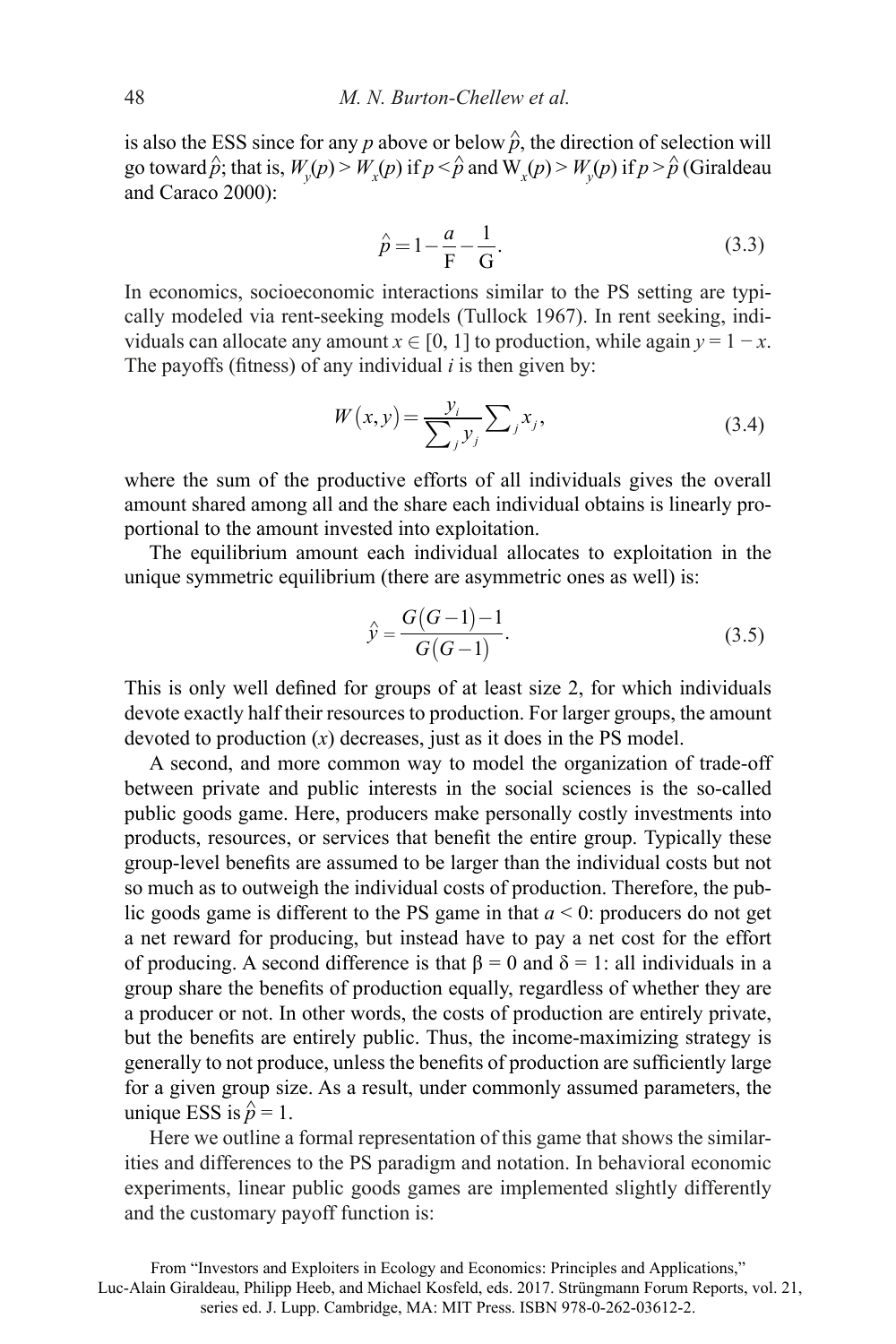$$
W_i(x, y) = \frac{\alpha}{G} \sum_j x_j + y_i,
$$
\n(3.6)

where individuals can allocate any amount *x* between 0 and 1 to production, while again  $y = 1 - x$ . The parameter  $\alpha$  is an efficiency factor that determines how large the group-level benefits are, and is often chosen as 1.6 or 2.0 in economic experiments using groups of around four or five individuals (Isaac et al. 1984; Andreoni 1995; Fehr and Gaechter 2000; Fischbacher and Gaechter 2010). As long as  $\alpha$  is not greater than *G*, the unique equilibrium is again  $\nu$  = 1. For example, in a group of four players with  $\alpha = 1.6$ , each dollar invested in production returns 1.6 dollars to the group, meaning that each individual gains 0.4 dollars and the contributor makes a net loss of 0.6 dollars.

# **Model Extensions**

Models are advantageous in that they provide tractable, analyzable, but simplified versions of the real world. However, the wrong model, or an overly simply model, may not only be of limited use, it may actually provide results that are at odds with those from a more complicated model. Thus it is necessary to push for richer game theoretic models that incorporate more of the actual behavior involved (McNamara 2013). Here we consider the effects of several possible extensions to the PS game modeled above.

## **Limitations of the Game Theoretic Framework**

Simple game theoretic models run the risk of deducing universal solutions that may not fit the problem at hand. Thus, defining ecological and socioeconomic conditions under which more or less scrounging emerges is key to understanding systems dynamics, and potentially increasing the efficiency of these systems. The social-ecological system (SES) framework, proposed by Elinor Ostrom (2007) in the context of common-pool resources management, is a comprehensive way of describing the major variables that need to be accounted for in more realistic interactions between (human) agents in a given environment. The SES framework is used to explain the management of a resource according to rules and procedures determined by a governance system. On the most fundamental level, Ostrom distinguished between four fundamental properties of social ecological systems: the resource system, the resource units, the governance system, and the users of that system. Within these "firsttier" categories, specific "second-tier" variables are listed that have been tested empirically to influence the stability of social-ecological systems (Table 3.1).

Laboratory or field evidence of investment and exploitation in the PS game comes from very specific situations, which, of course, limit the ability to generalize these findings. The most common experimental setup involves socially foraging birds as the users competing for immobile resources. The interaction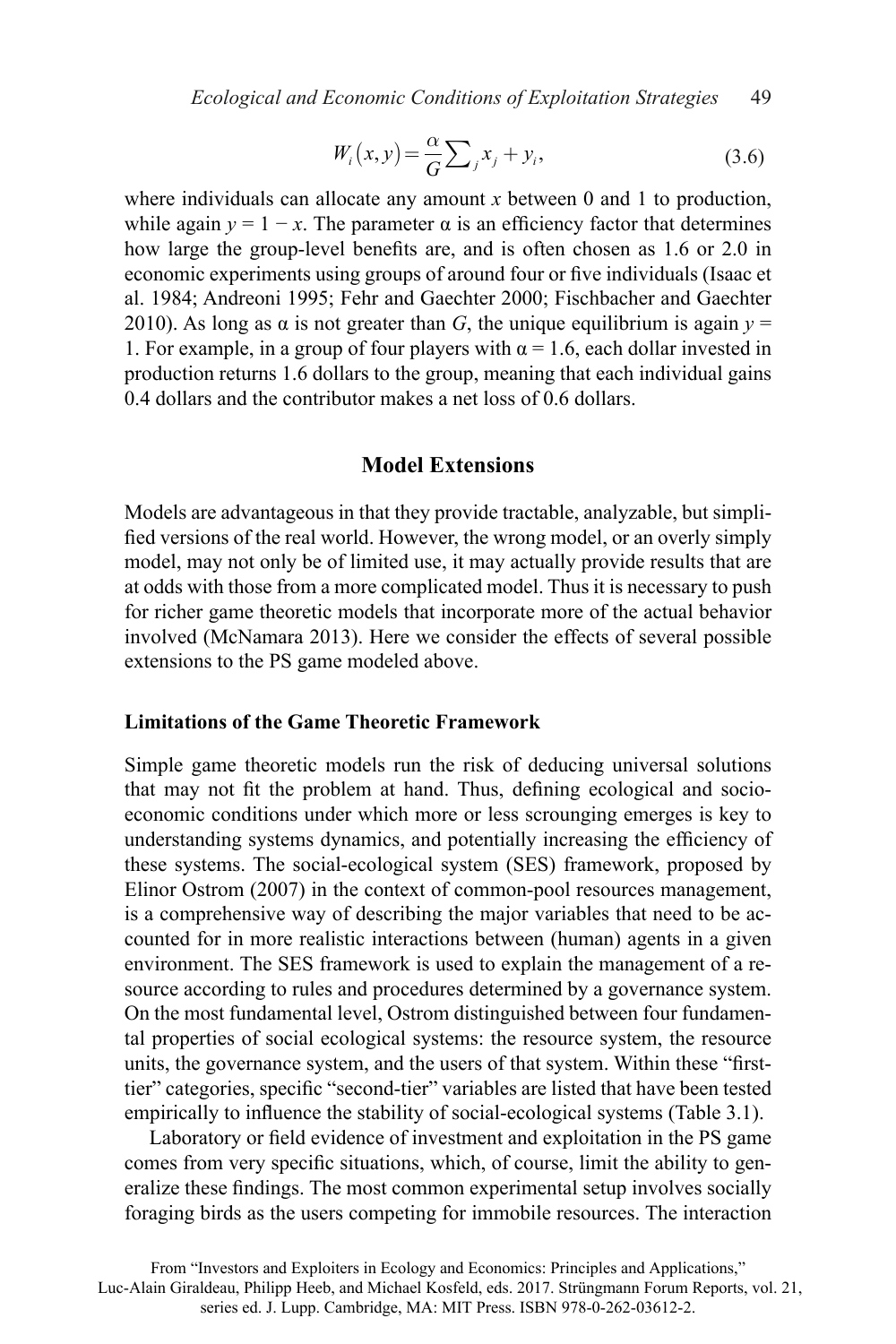| Resource System                         | Governance System                      |
|-----------------------------------------|----------------------------------------|
| Sector (water, forests, pastures, fish) | Government organizations               |
| Clarity of system boundaries            | Nongovernment organizations            |
| Size of resource system                 | Network structure                      |
| Human-constructed facilities            | Property rights systems                |
| Productivity of system                  | Operational rules                      |
| Equilibrium properties                  | Collective choice rules                |
| Predictability of system dynamics       | Constitutional rules                   |
| Storage characteristics                 | Monitoring and sanctioning processes   |
| Location                                |                                        |
| <b>Resource Units</b>                   | Users                                  |
| Resource unit mobility                  | Number of users                        |
| Growth or replacement rate              | Socioeconomic attributes of users      |
| Interaction among resource units        | History of use                         |
| Economic value                          | Location                               |
| <b>Size</b>                             | Leadership/entrepreneurship            |
| Distinctive markings                    | Norms/social capital                   |
| Spatial and temporal distribution       | Knowledge of SES/mental models         |
|                                         | Dependence on resource                 |
|                                         | Technology used                        |
| <b>Interactions</b>                     | Outcomes                               |
| Harvesting levels of diverse users      | Social performance measures (e.g., ef- |
| Information sharing among users         | ficiency, equity, accountability)      |
| Deliberation processes                  | Ecological performance measures (e.g., |
| Conflicts among users                   | overharvested, resilience, diversity)  |
| Investment activities                   | Externalities to others SESs           |
| Lobbying activities                     |                                        |

**Table 3.1** Variables in the social-ecological system (SES) framework, based on Ostrom (2007).

among agents is limited to investing in producing food or exploiting the investments of others. Adding to this setup, behavioral ecologists have studied the variable influence of different factors, including the number of users, the size of the finder's share, the resource value and group size. Below we aim to highlight some of the evidence related to these second-tier variables or make projections on how they might shift the fraction of investors and exploiters in a given population.

# **Resource Heterogeneity**

The basic PS game does not incorporate complex ecological conditions, such as variable amounts of resources and how they are distributed. We illustrated earlier that exploitative rent seeking might explain low growth in developing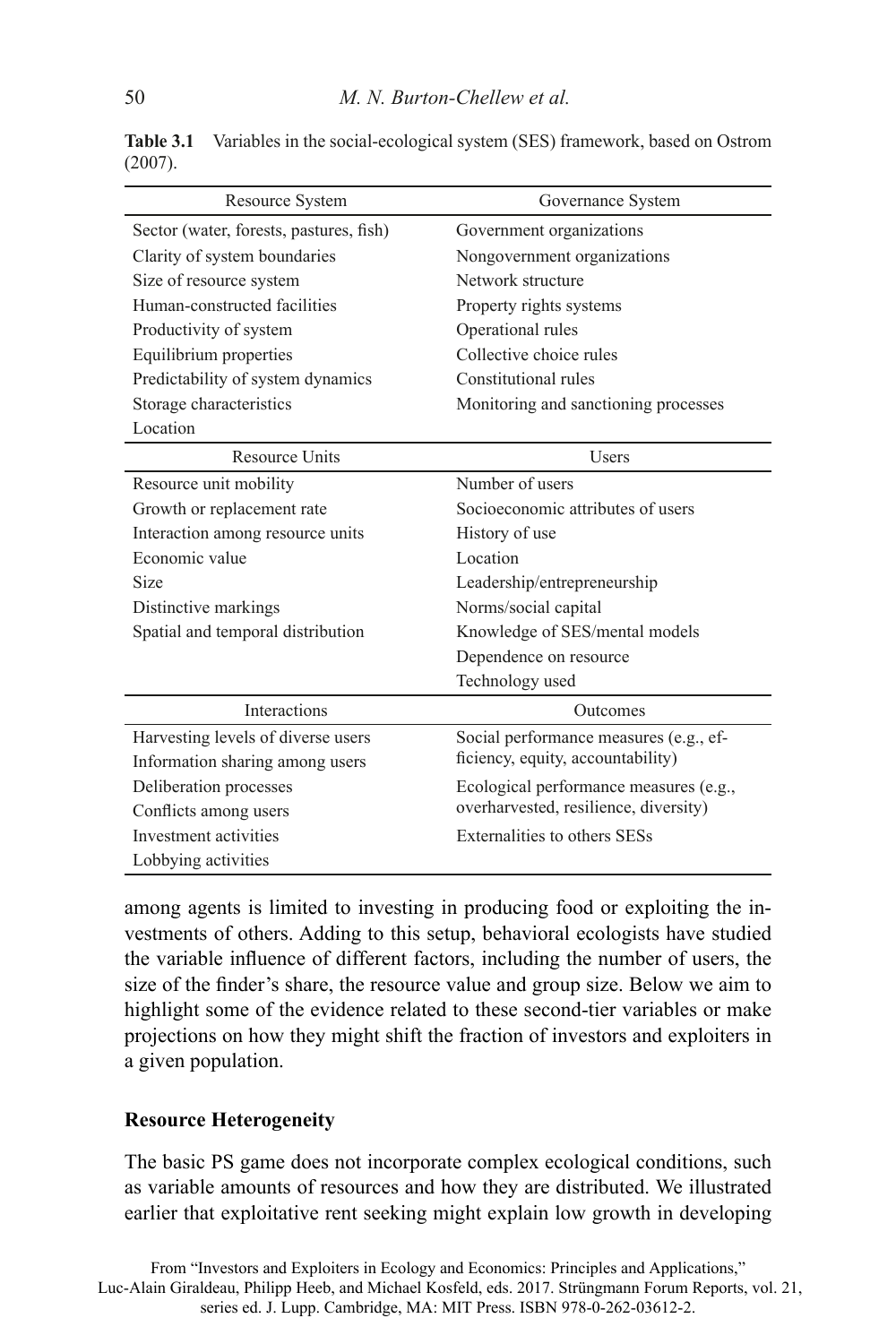countries. However, some countries may be more prone to rent seeking because of the amount or type of resources they have. Sachs and Warner (2001) discuss that rent seeking and corruption may be more likely in countries that are rich in natural resources because such resources are more concentrated and appropriable by government officials. Thus, the productivity of the resource system, the predictability of the resource dynamics, and the temporal-spatial distribution of resources, to name just three of the key factors mentioned by Ostrom, might influence the amount of exploitation in a society. Here we aim to present some predictions on the effect of different resource characteristics on the proportion of exploitation.

Resource heterogeneity can arise when patches vary in the amount of resource they contain (i.e., when their quality varies). Recent simulations by Afshar and Giraldeau (2014) predicted that varying patch quality results in an increase in the frequency of exploiters in the population, a result they also confirmed empirically (Afshar et al. 2015). A potential extension of their model is to vary both the mean and variance in patch richness between groups and to allow for (potentially costly) migration between them, so as to determine their effects on the overall frequency of exploiters in the population. Another interesting extension of the baseline model of the PS game is to add a dynamical component to the resource. Barta and Giraldeau (2001) investigate a situation in which food patches are ephemeral, such as flying insects. In their model, once an investor has found a resource patch, both investors and exploiters do not have the time to deplete it completely. Under such conditions, the presence of exploiters might not decrease the investors' intake and resource use might not depend on the frequency of exploiters, because individuals do not have the time to compete for the entire resource and can only consume a fraction of it. Resource heterogeneity might be introduced in this model by varying the time available to consume the resource between groups and to allow for different efficacies of resource consumption (or searching efficacies) between individuals. In this case, individuals who are efficient in collecting the resource might be selected for, which would increase the population-level resource use.

In reality, resource patches are spatially structured in a finite three-dimensional space. Hence, the distance between resource patches is expected to have considerable effects on the population's average intake (Beauchamp 2008). Large distances between patches are likely to result in both lower encounter rates for investors (i.e., lambda in our mathematical model), but also lower detection rates for exploiters. Both theoretical and empirical studies have shown that lower probabilities of finding patches result in lower frequencies of exploitation in the population (Beauchamp 2008; Afshar and Giraldeau 2014). The rate at which exploiters detect or join investors will impact directly on the finder's share: if it is low, investors will have more time to profit alone from the patch, or will share the remaining resources with fewer exploiters than the total number of exploiters in the group. This, in turn, results in more investors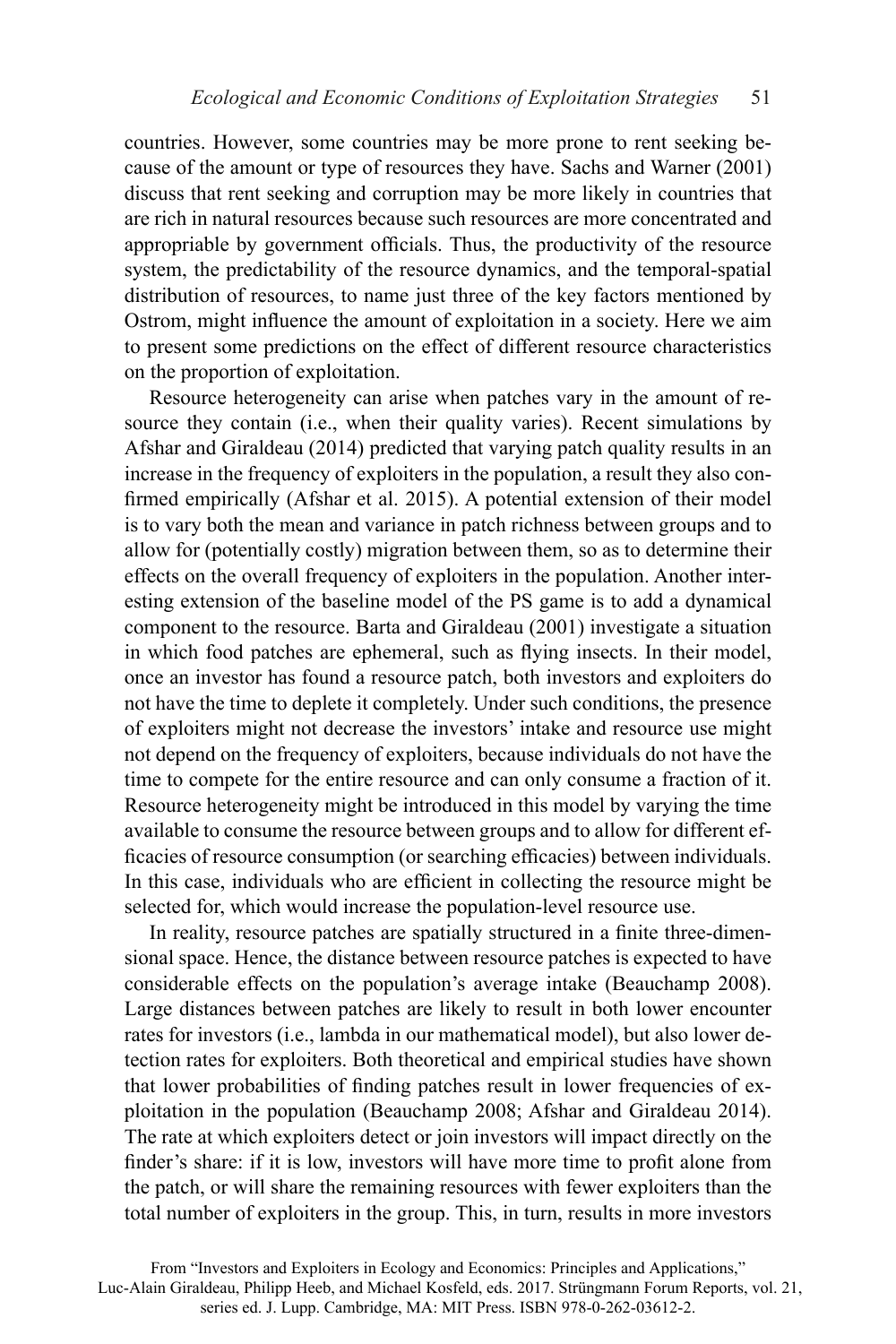at equilibrium than otherwise (Caraco and Giraldeau 1991; Vickery et al. 1991; Hamilton 2002; Afshar and Giraldeau 2014).

Alternatively, with small distances between patches, population density will be higher. This will result in higher encounter rates for investors and hence fewer exploiters (Hamilton 2002), but also higher detection rates for exploiters. In addition, the relative ratio of investors to the number of patches will affect how many investors are present on a patch, in contrast to the basic game where the number of patches is assumed to be considerably larger than group size. Under such conditions, the finder's share will be decreased, and the population's equilibrium will be shifted toward more exploiters than otherwise. Finally, resources might be characterized by both spatial structure and temporal variability in quality. Here, the resulting dynamics are likely to be complex, and how the population's equilibrium would be affected by such characteristics remains to be investigated.

# **Population Structure**

In many models of the PS game, interactions between individuals are assumed to occur at random. Real-life populations are, however, often characterized by some degree of structure, either spatially or in terms of strength of ties between interacting agents. Therefore, interactions do not occur at random. Structured interactions are expected to have a considerable impact on population-level outcomes. For example, Mathot and Giraldeau (2010) showed that in groups of related individuals, the average higher relatedness led to higher proportion of exploiters at the equilibrium, because investors tolerated exploitation from relatives but imposed costs (via aggressiveness) on unrelated scroungers. Likewise, if different groups have different sizes, which can change over time, this can alter the equilibrium frequency of investors. More research is needed, however, to understand fully how dynamic group sizes affect the PS game. Furthermore, it has been shown that group augmentation, whereby groups grow until reaching some maximum size for their environment (carrying capacity), can actually enhance cooperation (Kokko et al. 2001). Therefore, an increased frequency of investors could be predicted in populations that are still growing or have not reached their maximum carrying capacity.

Interactions within groups are also not random because different individuals occupy different positions within groups and social networks. Individuals within the center of groups have reason to be more exploitative, because there are more potential investors for them to exploit, and more potential exploiters to take advantage of their own investment. In contrast, peripheral individuals are more likely to benefit from investing in their own production (Barta et al. 1997). To test these predictions, Flynn and Giraldeau (2001) trained a subset of individuals within groups to be investors in an experimental study of captive ground-feeding nutmeg mannikins (*L. punctulata*). In support of the theory,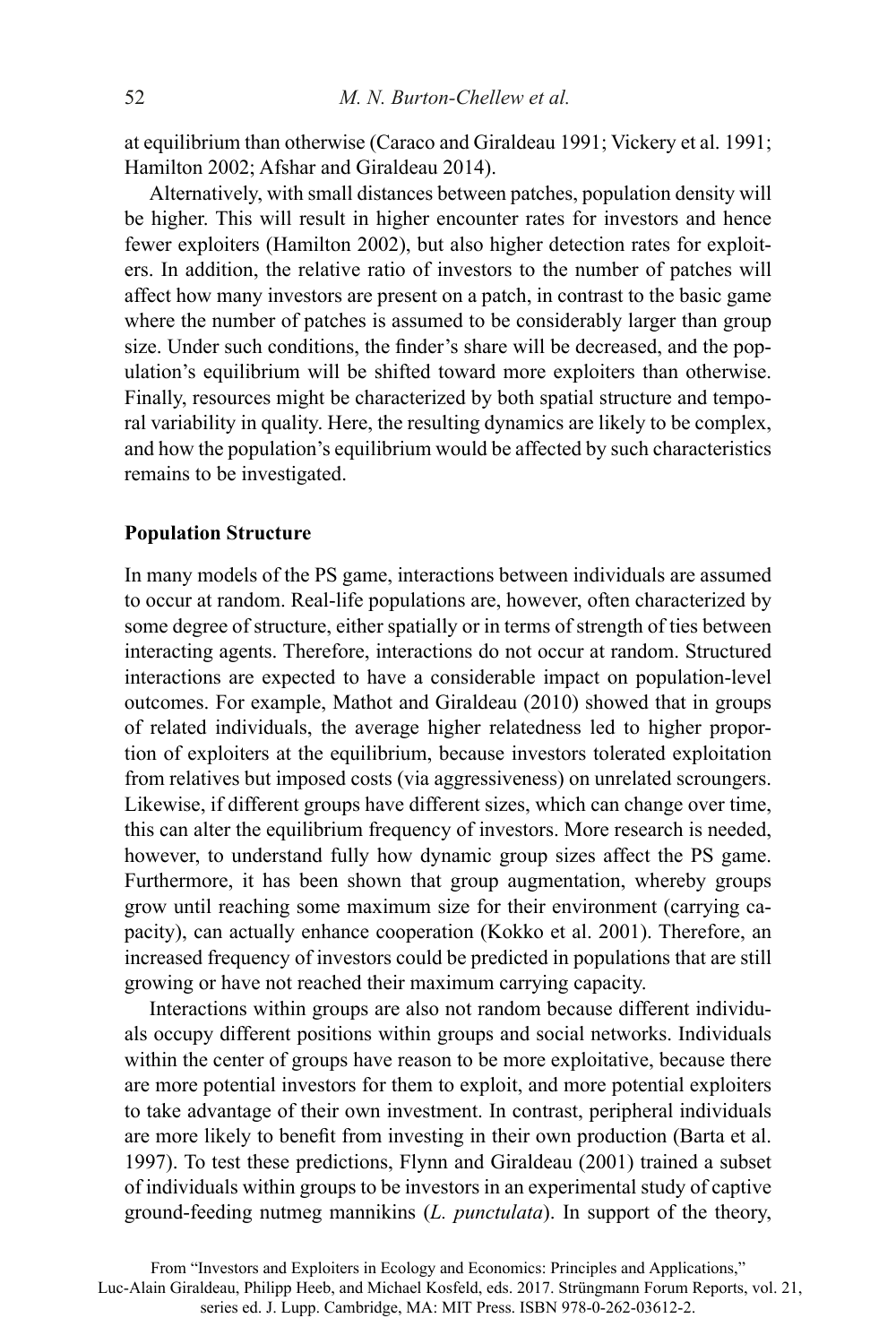they found that individuals with the ability to invest were more likely to adopt peripheral locations, whereas exploiters tended to adopt more central positions.

## **Defi ning the Individual: When Teams Compete**

The interests of individuals and groups, or more specifically, among the individuals within groups, are often in conflict. For example, an individual benefits if others pay more taxes. Conflicts of interest also occur between subgroups of a larger group, as in when business tries to enforce patents over generic pharmaceuticals, or when different nation-states negotiate a treaty to limit anthropogenic climate change. In the tax example, individual interests compete; in the latter examples, business or international interests compete. Therefore, as there are opportunities for exploitation in both, it may at times be appropriate to consider multiple individuals acting together as a single entity within a game played at a higher level. Conversely, such higher-level individuals may be weakened by an internal game between investors and exploiters. It would be useful to know if the dynamics of the PS game apply equally well regardless of the scale of the competing units.

The cognitive abilities of humans to enter into contracts means that groups of individuals may be very effective in their collective strategy (investing or exploiting) within a higher-level game. For example, Milinski et al. (2016) show that individuals within experimental groups that mimic nations involved in negotiating issues related to climate change will select leaders that exploit on their behalf at the international level. Another example is members of street gangs, who like a pride of lions cooperating to hunt large game, may collaborate to rob other individuals. However, even within the gang, there may be greater investors, who put in most effort or perform the most risky part of the jobs, and exploiters who pocket a share of the gang's proceeds without having shared in the risks. This shows that whether an individual should be classified as an investor or exploiter depends on the level of competition upon which we focus. A Mafioso may be seen as an investor on the lower level where he contributes to the activities of the gang, which as a group constitutes a bunch of exploiters at the higher level of society as a whole (see Foster et al. and King et al., both this volume).

The forces that determine equilibrium at one level effect its impact at higher levels. This is because within-level dynamics lead to the group being less effective at whatever it is doing than it could be in the absence of such an internal game. For instance, fishermen on the same boat have to cooperate to maximize their harvest, but one individual may save energy or avoid danger by shirking work. At the individual level, this fisherman is exploiting the efforts of his crewmates. However, if the boat is competing with other boats to harvest rapaciously a shared patch of sea, then any boat that restrains from maximal captures of fish actually invests in the replenishment of fish stocks. In other words, the unmotivated fisherman who was an exploiter at the individual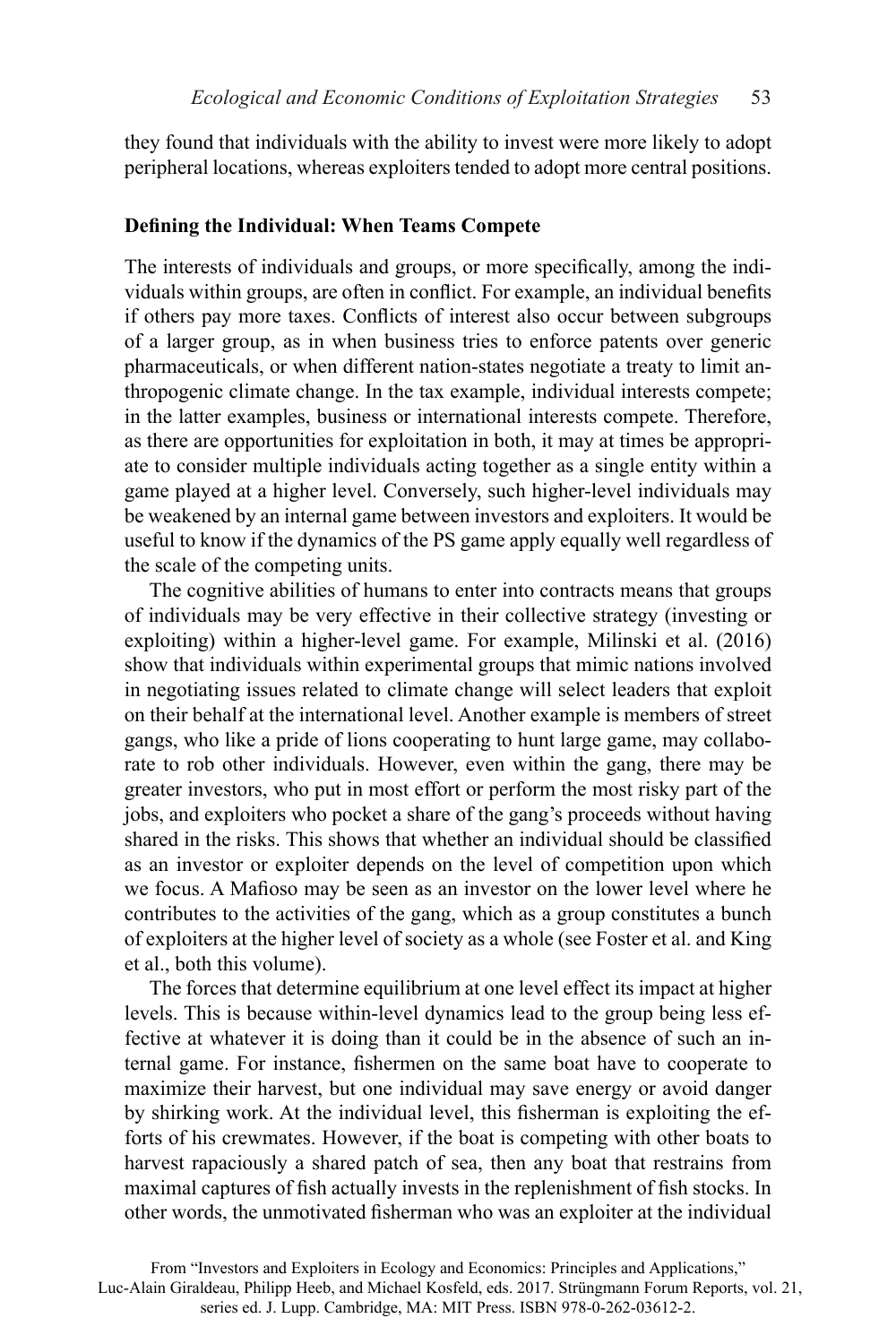level becomes an investor in the game between boats (see Valone et al., this volume). It is thus important to always be clear about the level of competition under analysis and who is responsible for the decisions in the "game."

# **Cognition and Learning Behavior**

Game theoretical models of social interactions are vastly simplified depictions of animal behavior. The robustness of any results deriving from such simplified depictions needs to be tested by using models that incorporate more mechanistic aspects of behavior (McNamara 2013). For instance, are individuals able to learn over time whether it is better to be an investor or exploiter, or do they have a fixed disposition (Afshar and Giraldeau 2014)? If individuals (or teams) learn, then what information do they use to update their strategies? Do they rely on personal experience (individual learning), or do they learn by observing the behaviors, and perhaps success, of others ( social learning)? Here we explore how flexible investor–exploiter tactics are as well as how animals attend to uncertainty, and consider the implications of both individual and social learning in humans and nonhumans.

# **Individual Consistency**

One issue that arises from social foraging experiments and observations is whether investors and exploiters are different types of individuals, or whether these are just different tactical roles that an individual may adopt under different circumstances. The answer appears to be a bit of both. Experiments have shown that individuals appear to shift from being an investor to an exploiter, and vice versa, when the relative payoffs (or risks involved) change accordingly (Koops and Giraldeau 1996; McCormack et al. 2007; Morand-Ferron et al. 2007, 2011). There is also evidence for some individual consistency in strategy use. However, we lack a clear understanding of what makes some individuals be producers and others scroungers.

The corresponding evolutionary question is: Are all individuals in a population genetically endowed with a similar, but flexible, behavioral strategy that can adjust to local circumstances, or do different individuals have different genetically encoded strategies that are maintained by a process of frequencydependent selection? One way to answer this would be to investigate if there is any genetic basis to these differences in propensity to adopt an investing or exploiting behavior. For example, a genetic basis has been discovered for the alternative mating strategies of male ruffs, *Philomachus pugnax*, whereby three different, genetically encoded, strategies coexist in the population (Lank et al. 1995; Kupper et al. 2016): males can be aggressive "independents," semi-cooperative "satellites," or "faeders" that mimic female appearance. The complex interactions between these strategies have at times been considered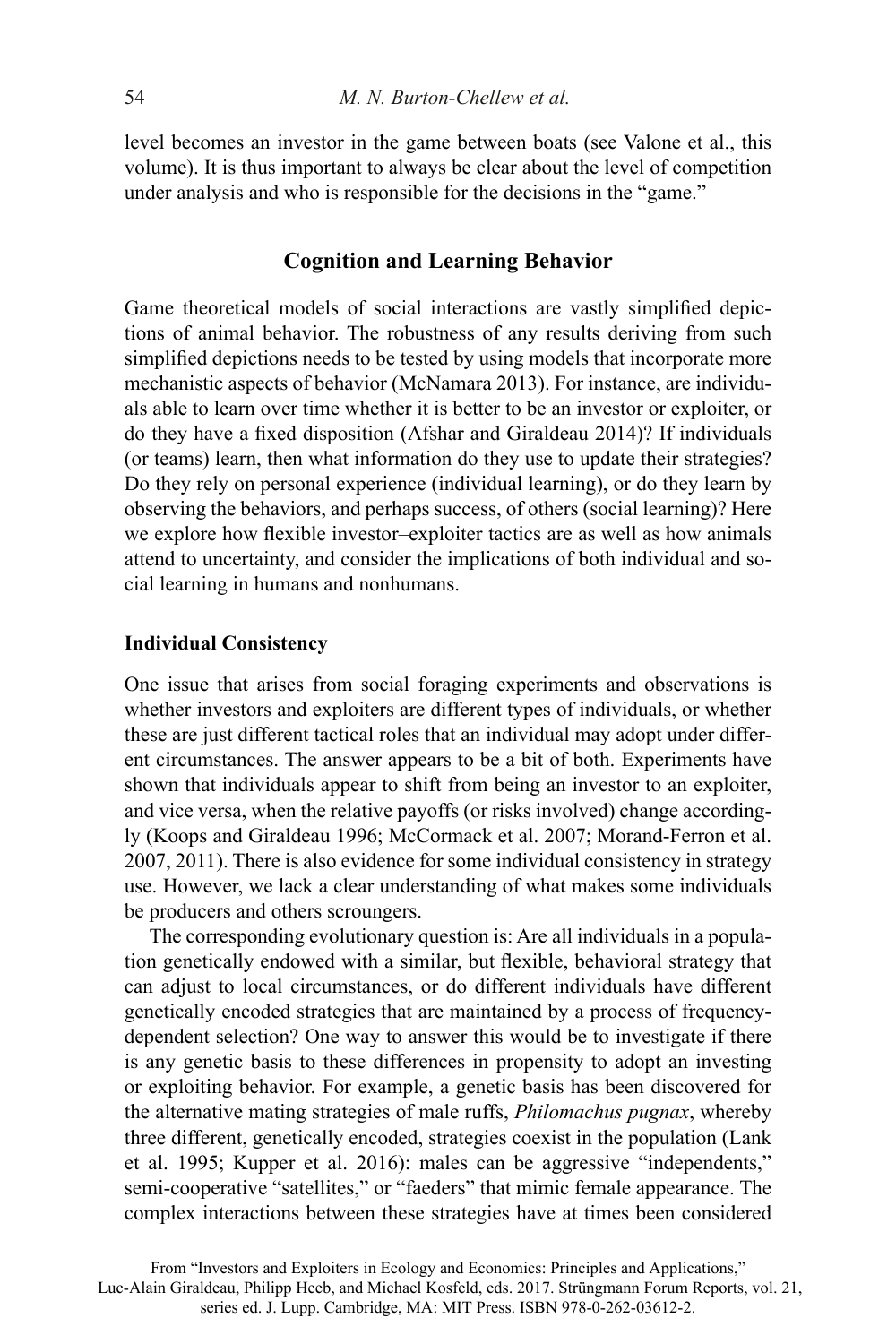analogous to the PS game, whereby some males exploit the efforts of other males to attract and arouse females (Barnard and Behnke 1990), similar to the male frogs mentioned above that avoid the costs of predation by remaining silent and exploiting the calling efforts of other male frogs.

There is some evidence for individual consistency in strategy use, but it is unclear whether individual consistency reflects a stable individual disposition or is an artifact of a flexible behavior that appears stable in a stable social environment. For example, individuals may adopt a suitable tactic considering their relative social rank, with weaker individuals being exploited by dominant individuals. Evidence that an individual's "type" may arise in response to their position in their social world comes from Morand-Ferron et al. (2011), who showed that simply moving individuals to new groups could erase apparent individual consistency in nutmeg mannikins. Furthermore, McCormack et al.'s (2007) work on Mexican jays showed that although many individual jays consistently used one strategy more than the other, many actually used a mixture of strategies, opportunistically choosing to stop searching for food when a subordinate to themselves, from whom they could seize the food, was searching nearby.

Alternatively, it may be true that investors and exploiters belong to different distinct types, but that these types may be better characterized by other, associated, behavioral qualities. For example, Katsnelson et al. (2011) showed that young house sparrows (*Passer domesticus*) were individually consistent when choosing to invest or exploit, but that consistent use of the strategy was predicted by better performance in a prior, foraging-related, learning task. Here, investing may be an associated behavior of superior foragers, because investing is relatively more beneficial for them than it is for inferior foragers. Katsnelson et al.'s (2011) results support, therefore, Arbilly et al.'s (2010) theoretical analysis: over evolutionary time, a tendency for investor behavior may become coupled with sophisticated, but costly, learning behaviors, and likewise simple but cheap learning mechanisms may become coupled with exploitative behaviors.

Much of the literature in psychology and economics implicitly or explicitly claims that players in games have mutually exclusive "types," with some valuing social concerns more than others (Fischbacher and Gaechter 2010). In social psychology and economics, different methods have been developed to assess how the social value orientations of different individuals vary (Grzelak et al. 1988; Liebrand and McClintock 1988; Fischbacher et al. 2001; Charness and Rabin 2002; Murphy et al. 2011). One of the most common methods involves so-called decomposed games, which remove any strategic concerns from social decision making and aim to measure an individual's concern for others (Murphy and Ackermann 2014). Recent evidence, however, suggests that a nonnegligible share of people may embrace seemingly mutually exclusive dispositions. Studies in Mexico with fishermen and in Namibia with pastoralists found that a large share of individuals were both prosocial as well as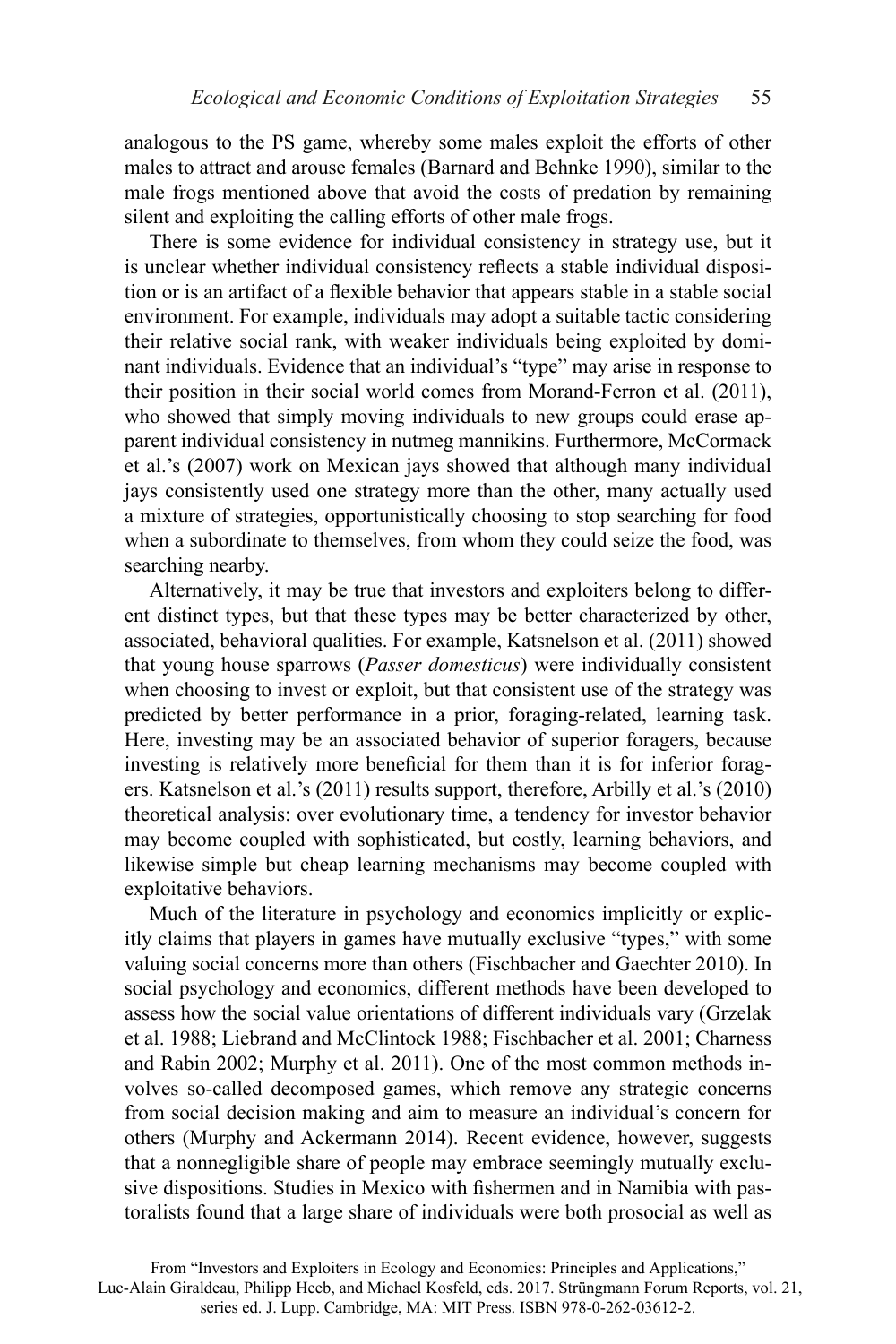antisocial toward their fellow villagers, and that contextual environmental factors at the group level explained variation of this behavioral pattern (Prediger et al. 2014; Basurto et al. 2016).

# **Addressing Uncertainty in Investor–Exploiter Games**

Organisms often have to attend to uncertainty in variable environments. Under a range of scenarios, individuals are expected to be sensitive to the average (mean) gain they can achieve from a behavioral action as well as to respond to variance around that average (Stephens 1981). In contrast, the standard biological formulation of the PS game models foraging returns based on a unique value for each model parameter. For example, how often an animal encounters a patch that contains food (the encounter rate) is modeled as  $\lambda$ , which represents the average encounter rate with food patches. However, producers will sometimes be in an environment where they discover food with encounter rates above the average as well as below the average. Thus, for any given searching bout, an animal experiences uncertainty in the exact time it will take to discover a food patch.

Does this type of uncertainty alter investor–exploiter interactions? The nature of the response to uncertainty will depend on whether the negative consequences of a deviation below the average are greater or less than an equal deviation above the average (Stephens 1981). More generally, several stochastic dynamic models demonstrate that stochastic variation, either in patch richness or patch encounter rates, exerts stronger effects on the variance in intake rates for investors compared with exploiters (Caraco and Giraldeau 1991; Barta and Giraldeau 2000; Afshar et al. 2015). These predictions have been confirmed experimentally (Lendvai et al. 2004; Wu and Giraldeau 2005). Therefore, even though both investor and exploiter tactics receive equal payoffs at the equilibrium frequencies, they can differ in the variance of payoffs they experience.

Although uncertainty is likely to have important consequences for the outcomes of investor–exploiter interactions (e.g., stable frequency of tactics, individual differences in tactic use), there are only a handful of empirical studies that have investigated how investors and exploiters respond to uncertainty. This remains an unchartered area in need of exploration (Lendvai et al. 2004; Wu and Giraldeau 2005; Mathot et al. 2009; Afshar et al. 2015).

#### **Learning in Nonhumans**

The evidence discussed above suggests that, at least in some species, individuals learn from experience to adjust their use of the investor and exploiter strategies, rather than relying on a fixed strategy, and that populations will reach (or arrive close to) the ESS through learning. This is similar to the idea of Nash's large population of individuals in "mass action," who use their experience and limited knowledge to gravitate toward the equilibrium (Kuhn et al. 1996).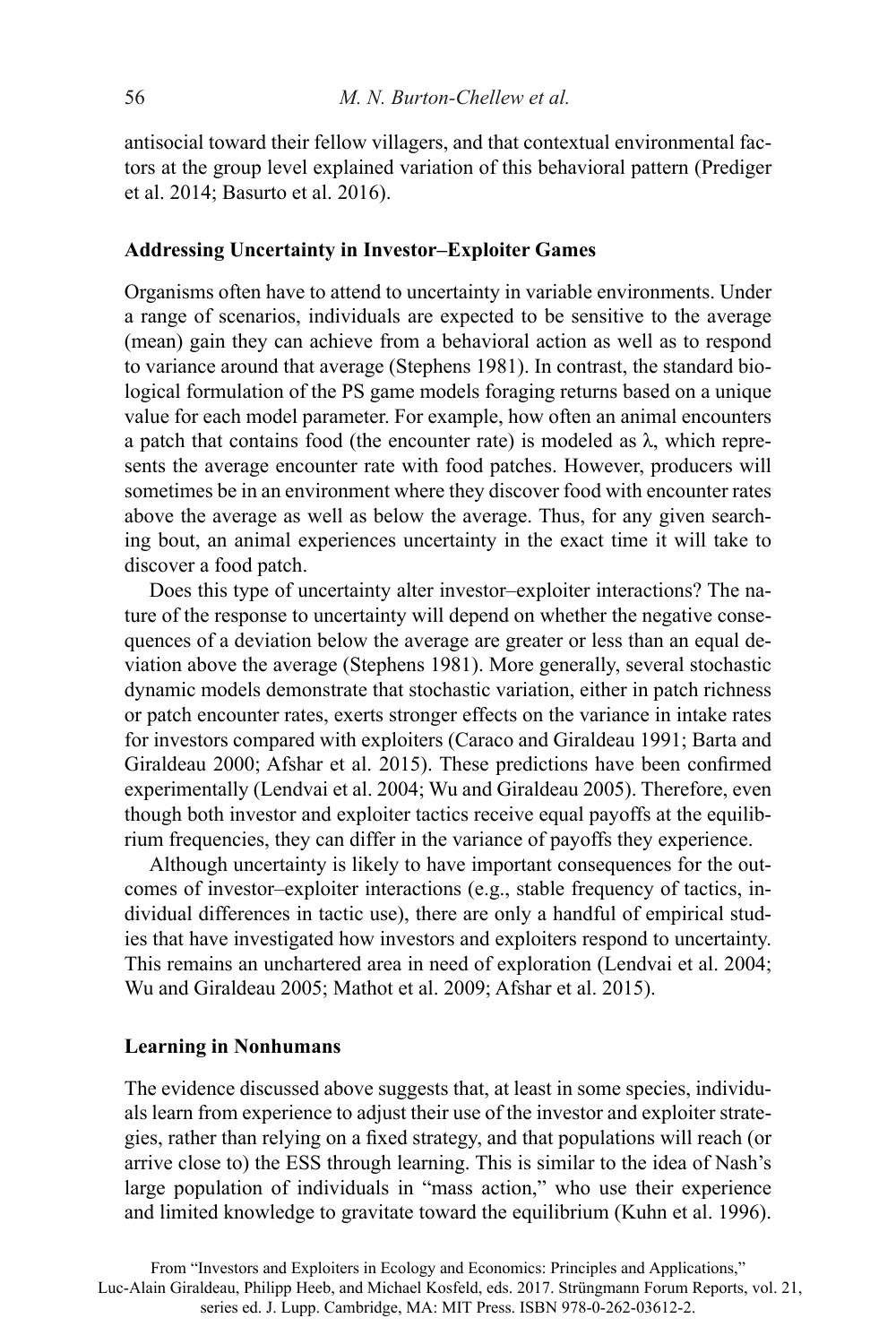However, as learning presumably entails costs, a strategy that uses learning would have to be superior to a fixed or randomly mixed strategy, otherwise it will not be favored by natural selection.

If individual agents face variable environments, they may do better to employ learning behaviors that update tactics, depending on both individual and/ or social experience. In the scenario depicted by the PS game, the payoffs of investing and exploiting depend on two quantities: the outcome of each strategy when interacting with each possible alternative, and the frequency with which the strategies are present in the population. This raises the question of how the behavior of agents can be tuned to these two categories of information. The solution depends on the nature of the agents being considered.

Simple psychological mechanisms of reinforcement that reward profitable behaviors can lead to an increase in the actions that are, here and now, best. For instance, as rich patches are depleted, or a large number of individuals are driven to exploit rather than invest in the search for food, the experienced payoff by each individual will shift. Thus, if individuals respond appropriately to the changes in their experienced payoffs, the incidence of each kind of action in the population will shift dynamically in the direction that an outside observer with full knowledge might predict.

Several experiments in birds have shown that individual experience affects strategy choice. Nutmeg mannikins have been shown to adjust their use of the exploiter strategy in response to the distribution of food, but previous experience affected how quickly and accurately they adjusted to the new condition (Morand-Ferron and Giraldeau 2010). Perhaps the most direct evidence of strategy-use learning comes from an analysis of strategy choice in house sparrows. Belmaker et al. (2012) found that individuals were more likely to use a previously experienced strategy that had yielded a higher success rate (Belmaker et al. 2012). Similarly, Katsnelson et al. (2008) showed that individual experience of different social environments can affect strategy choice in socially foraging house sparrows. Specifically, hand-reared house sparrows that experienced a "productive mother" (a stuffed female sparrow that frequently made food available by only pecking in places where there was food) were more likely to later adopt an exploitative strategy.

The mathematical description of how animals update memory with their experience of alternative strategies (learning rule), and how they choose between strategies based on these memories (decision rule), has been debated over recent decades. A number of models have tried to identify the evolutionarily stable learning rule: the mathematical rule which, much like the ESS, once fixed in the population, cannot be invaded and replaced by any other rule (Harley 1981; Tracy and Seaman 1995). By implication, this rule should allow learners to reach the ESS or at least approximate it. More recent work has used agent-based simulations to find the evolutionarily stable learning rule in an investor–exploiter framework (Beauchamp 2000; Hamblin and Giraldeau 2009). In these models, learners continuously modified their strategy based on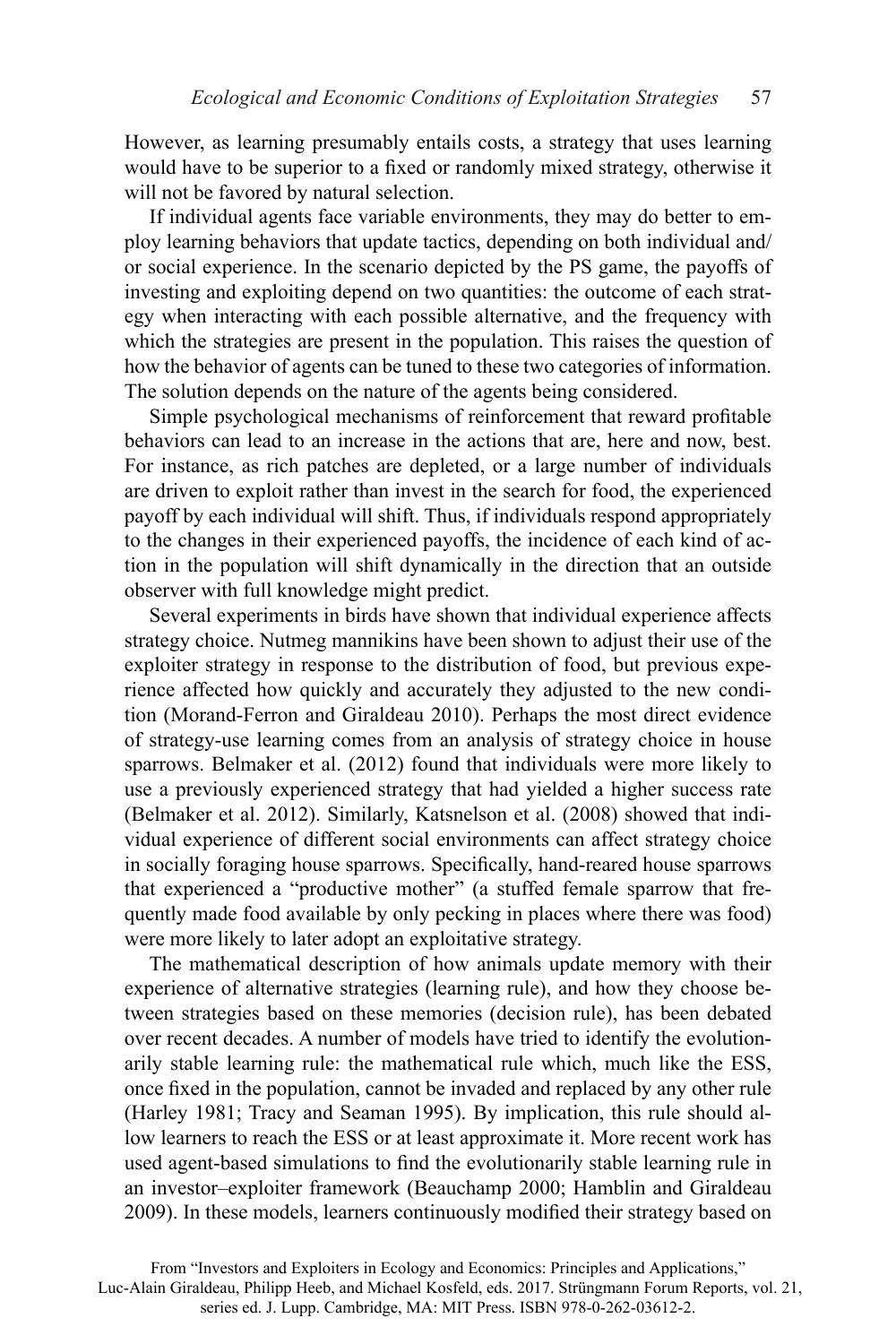previous experience, and their strategy choice at each time step affected the experience of others in the population. These studies identified some learning rules as more evolutionarily stable than others. Still, since the poor performance of some of these rules can be resolved through coupling with flexible decision rules (Arbilly 2015), the evolutionarily stable learning rule in the PS game has yet to be determined. Since there are likely various learning processes that may converge to the ESS (Selten and Hammerstein 1984), fitting into different learning models detailed data of the behavioral choices animals make following experience might be the best way to identify these rules.

While learning may seem like the best way to approach the problem of a changing ESS, evolutionary models of the PS game that compare strategy learning with innately fixed strategies suggest that the advantage of learning is not straightforward. The social, rapidly changing environment presents a serious challenge: when everyone adjusts their behavior based on previous experience, previous experience may become irrelevant. Explicit modeling of the learning process in the PS game, for example, revealed that learning can be favored only in a fast-changing (physical) environment or when individuals have some preexisting trait that makes them perform better in one of the two strategies (Katsnelson et al. 2011). Furthermore, since learning is presumably costly, it may be disfavored once the population reaches a stable equilibrium, because learning is no longer needed (Dubois et al. 2010).

#### **Learning in Economics**

In many of the scenarios under discussion, individuals interact repeatedly for some indefinite amount of time. Such repeated interaction gives a potentially important role to cognition, as human actors can theoretically anticipate the future behavior of their "opponent." By reasoning what their opponent will do in the final round of a series of interactions, individuals can work backward to choose their current actions accordingly, using "backward induction" (Von Neumann and Morgenstern 1953; Aumann 1995; Binmore 1996). For example, imagine a scenario where there is only one round of interactions between two players, and that not cooperating is individually the most attractive option even though mutual cooperation is more attractive than mutual exploitation (the prisoner's dilemma) (Rapoport and Chammah 1965; Axelrod and Hamilton 1981; Tucker 1983). Here, the Nash equilibrium, the best response by any one player to the actions of the other, is to not cooperate (to exploit the other). If this scenario is repeated indefinitely, it can pay to invest in cooperating as the benefits of a long-run cooperative relationship can outweigh the short-term gains of exploitation, and there can be many Nash equilibria in repeated games (Kreps et al. 1982). However, if the number of interactions is common knowledge, then individuals can use backward induction to reason that their partner will exploit them in the final round. Thus, they may as well exploit them in the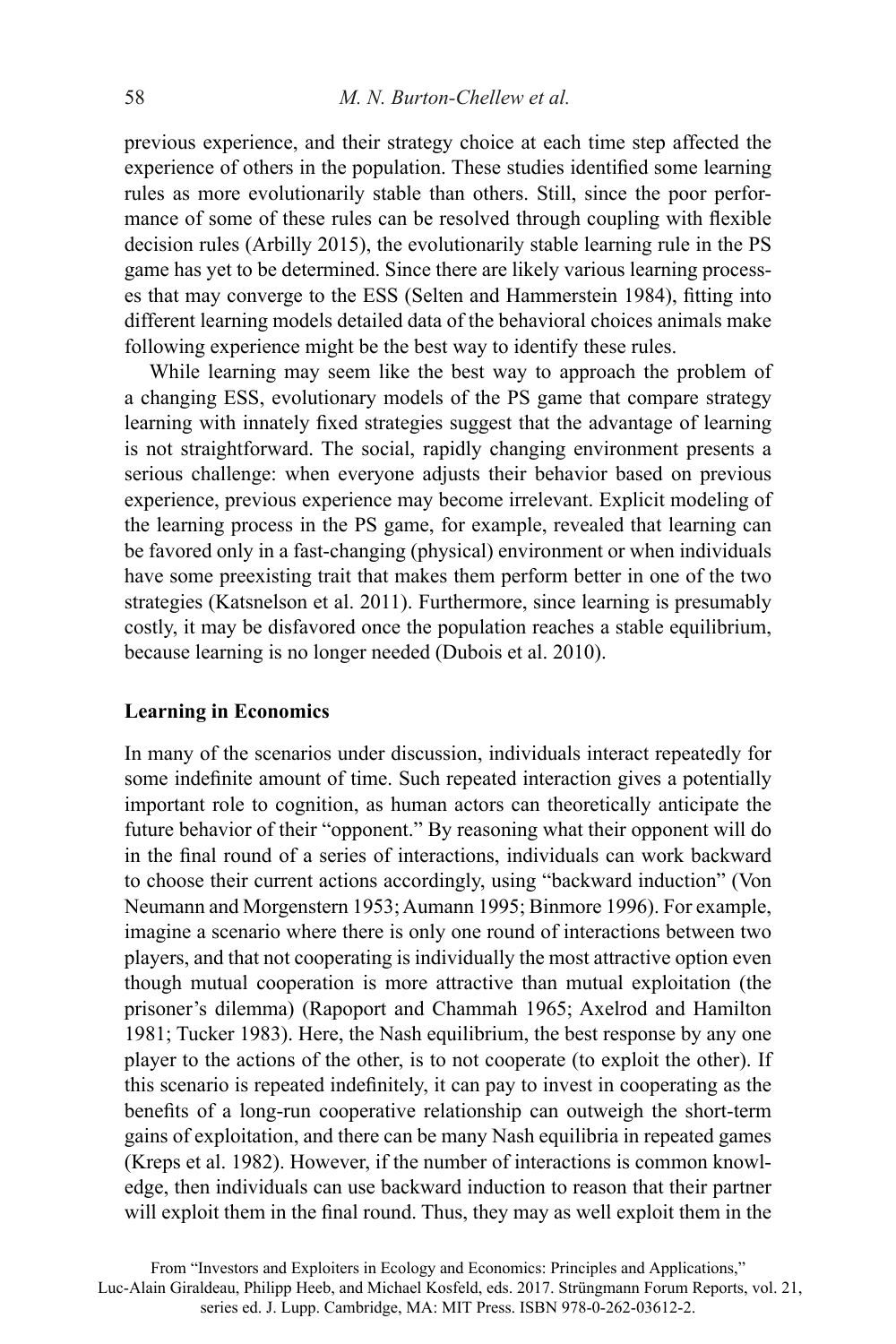preceding round rather than invest in cooperating, and so on all the way back to the opening interaction (although see Pettit and Sugden 1989).

For another example of backward induction undermining cooperative strategies in repeated games, consider the strategy of grim trigger (Axelrod 2000). This strategy starts out by choosing cooperative actions, such as not using nuclear missiles, but threatens to switch permanently to noncooperative actions after the opponent has been observed using exploitation (e.g., using nuclear missiles). The threat of this strategy serves to deter exploitative strategies and implies that mutual cooperation can be maintained. However, if there is a final round to the game, perhaps due to nuclear annihilation, then there is either no opportunity to retaliate or no incentive to follow through on a costly deterrent. This means the deterrent is no longer a credible threat, and thus exploitative strategies should be used in the final round of the game. Consequently, there is no reward for cooperating in earlier rounds of the game, meaning cooperation is disfavored.

 Empirical evidence on whether or not humans use backward induction is mixed (Binmore et al. 2002). Typical evidence from the prisoner's dilemma suggests that backward-induction reasoning kicks in only as the end of an interaction becomes near (Andreoni and Miller 1993; Embrey et al. 2016). This pattern has been explained by learning models that view human actors as adaptive but capable of displaying some degree of foresight (Jehiel 2001; Heller 2015).

Whether or not nonhuman animals should be viewed as consistent with backward induction will largely depend on whether evolutionary selective pressures select for outcomes consistent with backward induction (Noldeke and Samuelson 1993). Learning and cultural transmission also play an important role for humans in acquiring strategies, consistent with approaches such as backward induction (see Mengel and van der Weele, this volume).

Models used to describe learning in economics can require little in terms of cognitive resources from agents. Take, for example, reinforcement or stimulusresponse learning, where actions that have led to good outcomes in the past are more likely to be repeated in the future. Agents have a probability distribution over possible actions. When an action is chosen, the probability of that action being taken again rises in proportion to the realized payoff. The action has been "reinforced." Note the very low level of information or processing ability necessary to implement such an algorithm. In the context of game playing, an agent does not need to know the structure of the game to calculate best responses or even to know that a game is being played (Foster and Young 2006; Pradelski and Young 2012; Nax et al. 2016).

More sophisticated models are based on best response behavior and imitation or may involve Bayesian rationality and forward-looking behavior (Fudenberg and Levine 1998). Which of these learning models describes human behavior best under a specific condition is as yet unresolved (Cheung and Friedman 1997; Camerer and Ho 1999). While this issue has mostly been addressed within the context of a single game, some authors have recently started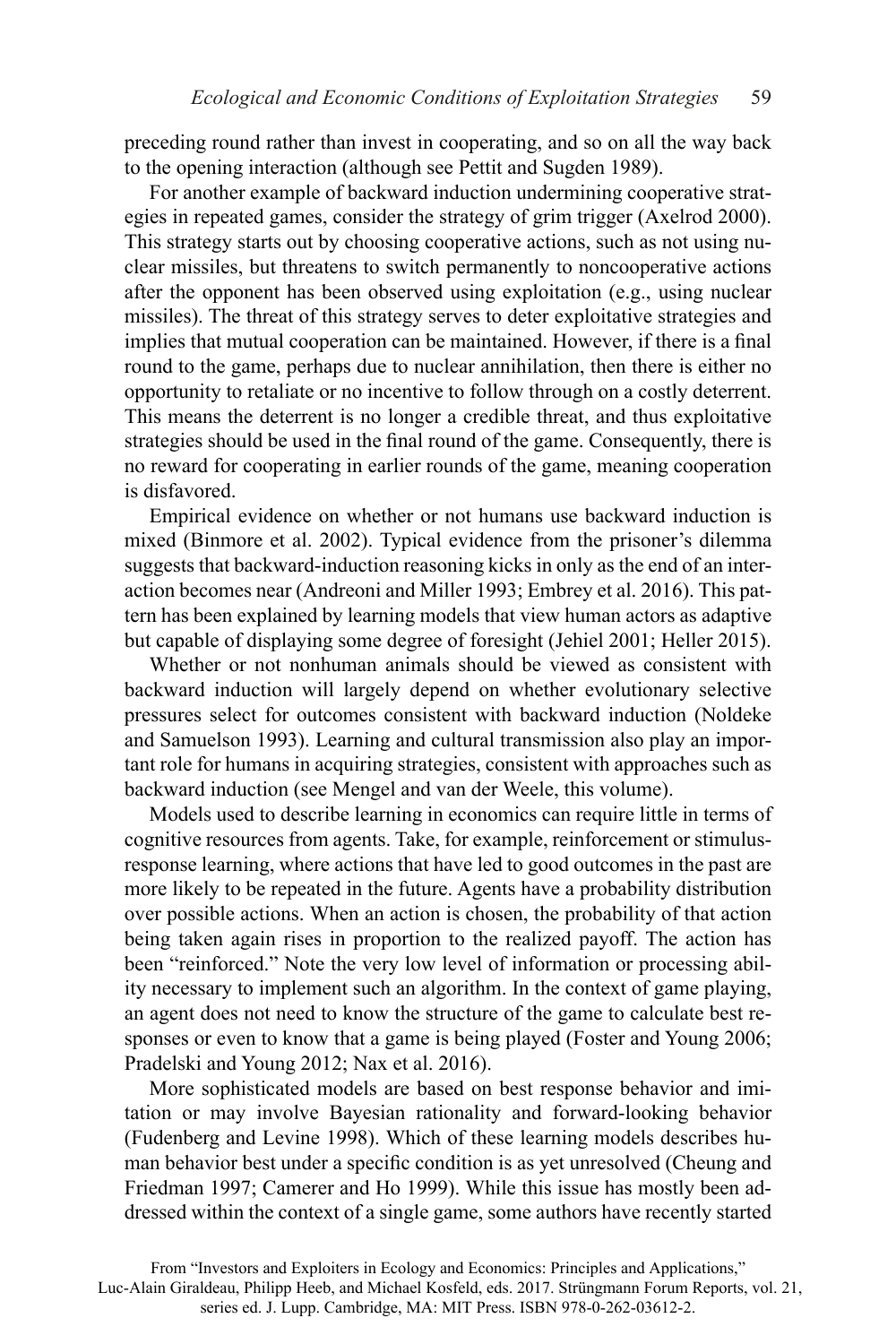to acknowledge the importance of understanding learning beyond the context of a single game (Jehiel 2005; Mengel 2012).

When trying to understand how these models extend to nonhuman actors, we would like to know how well the outcomes of these models could be described as outcomes of evolutionary processes. In the case of some of these learning models, such as reinforcement learning, it is well known that close links to the evolutionary replicator dynamics exist (Taylor and Jonker 1978; Börgers and Sarin 1997; Hopkins 2002). Hence, not only can the outcomes of these models of differing cognitive demands be well described by evolutionary models, we should also expect Nash equilibria to be played. However, as some humans arguably use more complex learning rules than nonhumans, it is less clear whether we should expect nonhuman animals to reach the same outcomes as humans (cf. Lange and Dukas 2009).

## **Innovation and Technology**

Individual learning is required for innovation but can be costly, requiring investments of time, energy, and perhaps physical materials. A fundamental problem for the innovator is thus whether these investments can be recouped through the advantages that stem from the innovation. Consequently, there is a strong incentive for other agents to learn socially and to copy the innovation of others, rather than invest in innovations. When the benefits of an innovative behavior stem from increasing relative competitive ability, copying of such behavior can quickly erode any advantage, decreasing the incentives for innovation in the first place. While social learning can reduce the incentives for innovation and the number of potential innovators, it can also facilitate the transmission of innovative behaviors through social networks. Thus populations with a blend of individual and social learning may exhibit a high level of cultural developments, despite the negative aspects of copying (Rogers 1988; Boyd and Richerson 1995; Kendal et al. 2009; Rendell et al. 2010).

The temptation to copy is central to the economics of innovation. Societies aiming to promote innovation have therefore mitigated the costs of being copied by granting temporary monopolies in exchange for the dissemination of innovative technologies. The most prominent economic institutions are patents and copyrights; however, these institutions can have the undesired effect of granting the innovator a monopoly position that can be used to charge high prices, temporarily reducing the availability of new technologies. The trade-off between the incentives for innovation and the ensuing market distortions has been the topic of a large literature, and many different solutions are proposed and observed in practice. For example, the Creative Commons is a nonprofit organization that simplifies the process of copyright and reduces the costs for copyright owners and licensees, facilitating the sharing of useful intellectual property.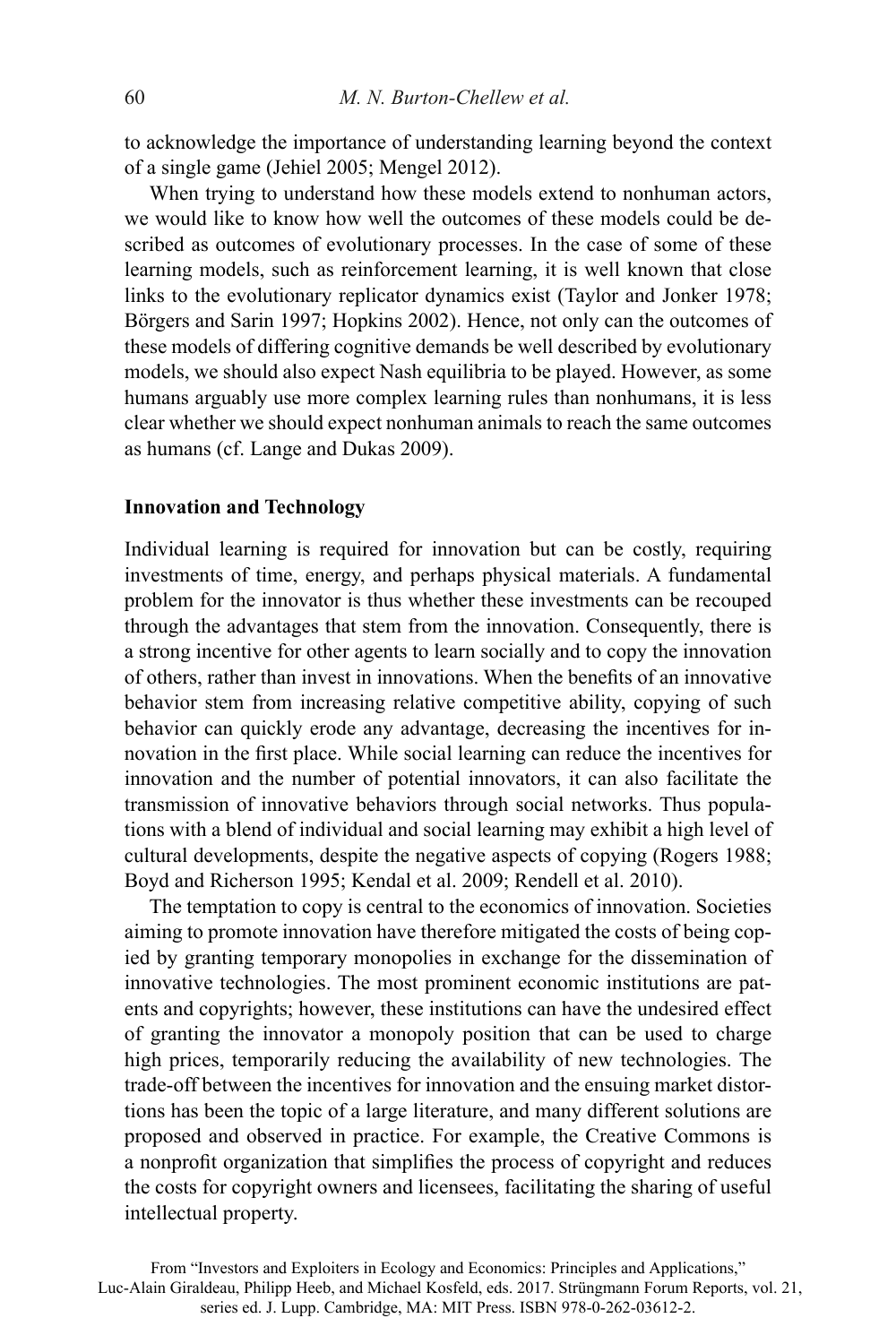Models investigating the potential evolution of innovation using the PS game, where investors are innovators and exploiters are copying their innovations, reaffirm the essential role of patents and copyrights in sustaining innovative behavior. If we assume that innovations may be advantageous as well as disadvantageous, the presence of innovators in the population may greatly fluctuate; their innovations can lead to a substantial increase in population size, but can also result in the extinction of the population altogether (Lehmann and Feldman 2009). Computer simulations of evolution suggest that innovators are not likely to persist for more than a few generations in a population of copiers, unless there is some penalty to copying; for instance, when behavior is not replicated faithfully or some social reward (e.g., prestige or royalties) is given to innovators. Altogether these models suggest that the ability to enforce social reward through institutions may be fundamental to the high rate of innovations in humans compared to other animals.

Technology may serve different purposes for investors and exploiters. Investors may use technology to obtain resources or to protect themselves from exploiters, whereas exploiters may employ technology to track the behavior of investors. For example, some fishermen may invest in technology for locating shoals of fish while others may invest in technology to locate those fishermen's boats and exploit whatever they find. This situation may become unstable. Evolutionary simulations have shown that if the competition between strategies leads to escalation, where each strategy is investing increasingly more in technology to outwit the other, the emerging arms race proves, in the long run, to be unstable. It is likely to result in either the extinction of exploiters, if the investors manage to race ahead and open a large enough gap, or in a slow backward arms race if the exploiters race too far ahead so that investors are better off investing less in their technology (Arbilly et al. 2014).

#### **Conclusion**

The benefits of investment into the production of a "good" are undermined by the risk of others exploiting such investments. This risk creates a dilemma for potential investors in a host of real-life situations that are faced by many animal species, including humans. In this chapter, we have demonstrated that the essence of this dilemma is well captured by the so-called PS game, a simple but powerful biological framework for investigating situations of conflicts of interests between individuals. We have identified numerous biological examples, such as foraging behavior in birds and primates, as well as examples in various human societies: from small-scale communities managing resources, to firms investing in research and development, and nations competing over endangered natural resources. Crucially, in all these examples, we have highlighted how the proportion of resources, from which investors can benefit before exploiters deplete the resource  $(i.e., the finder's share)$ , is key to the population level of exploitation. In both animals and humans, interested parties